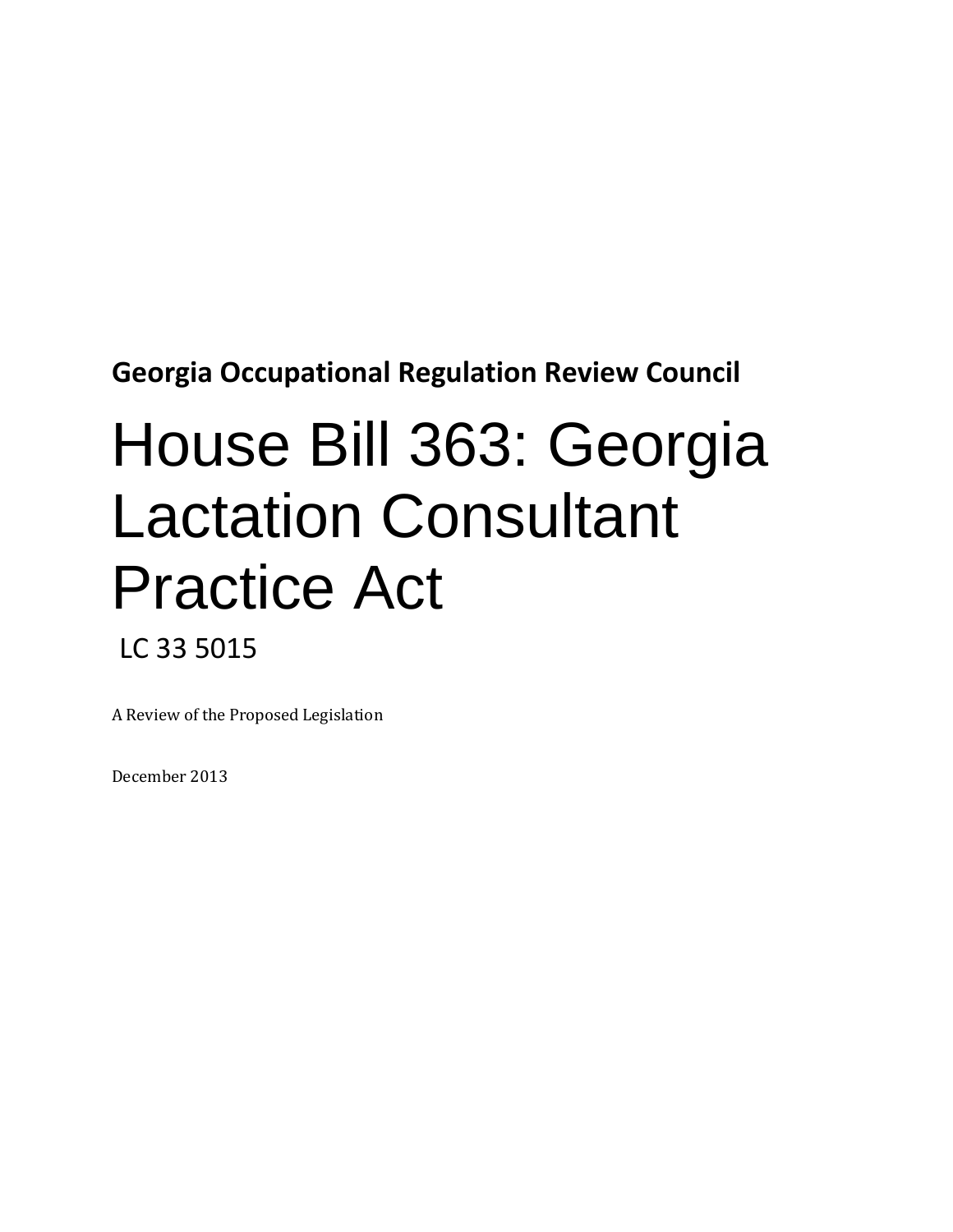# **Table of Contents**

| APPENDIX A Summary of House Bill 363 |  |  |
|--------------------------------------|--|--|

APPENDIX B Copy of House Bill 363

APPENDIX C Lactation Support Provider Comparison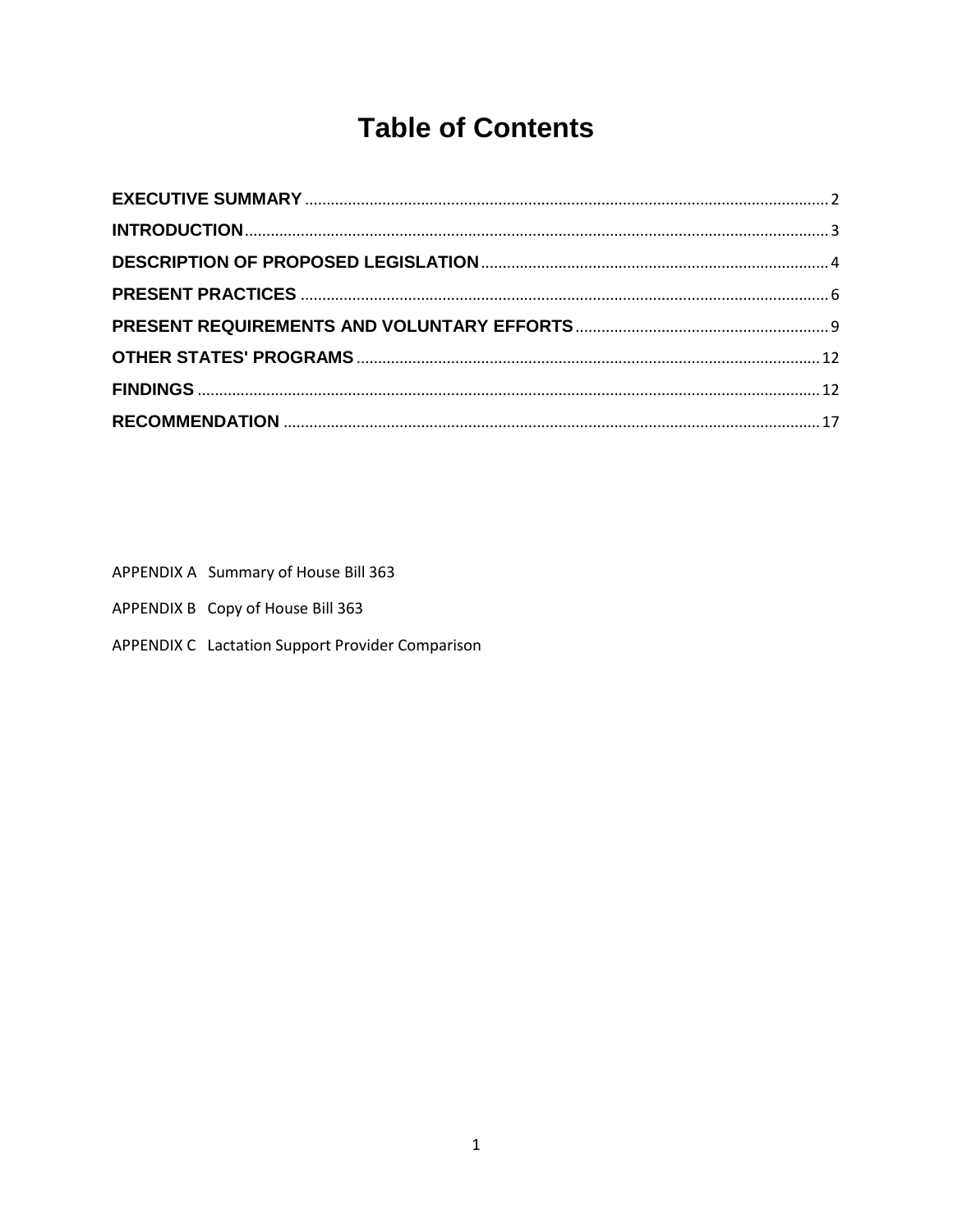<span id="page-2-0"></span>As provided in O.C.G.A. 43-1A, the Georgia Occupational Regulation Review Council reviews all bills proposing licensure of a profession or business referred to it by the chairperson of the legislative committee of reference. Accordingly, the Council, at the request of the Chairperson of the House Health and Human Services Committee has reviewed House Bill 363 (LC 33 5015), which proposes to license lactation consultants.

During the course of the study, most information was primarily obtained from the applicant group (Healthy Mothers, Healthy Babies Coalition of Georgia, Inc.), the Department of Community Health, the Department of Public Health, the International Lactation Consultant Association, and other interested parties.

Based on information reviewed and developed by the Council, the Council does not recommend passage of House Bill 363 (LC 33 5015), which proposes to license lactation consultants, because it does not meet all of the criteria set forth in O.C.G.A. 43-1A-6.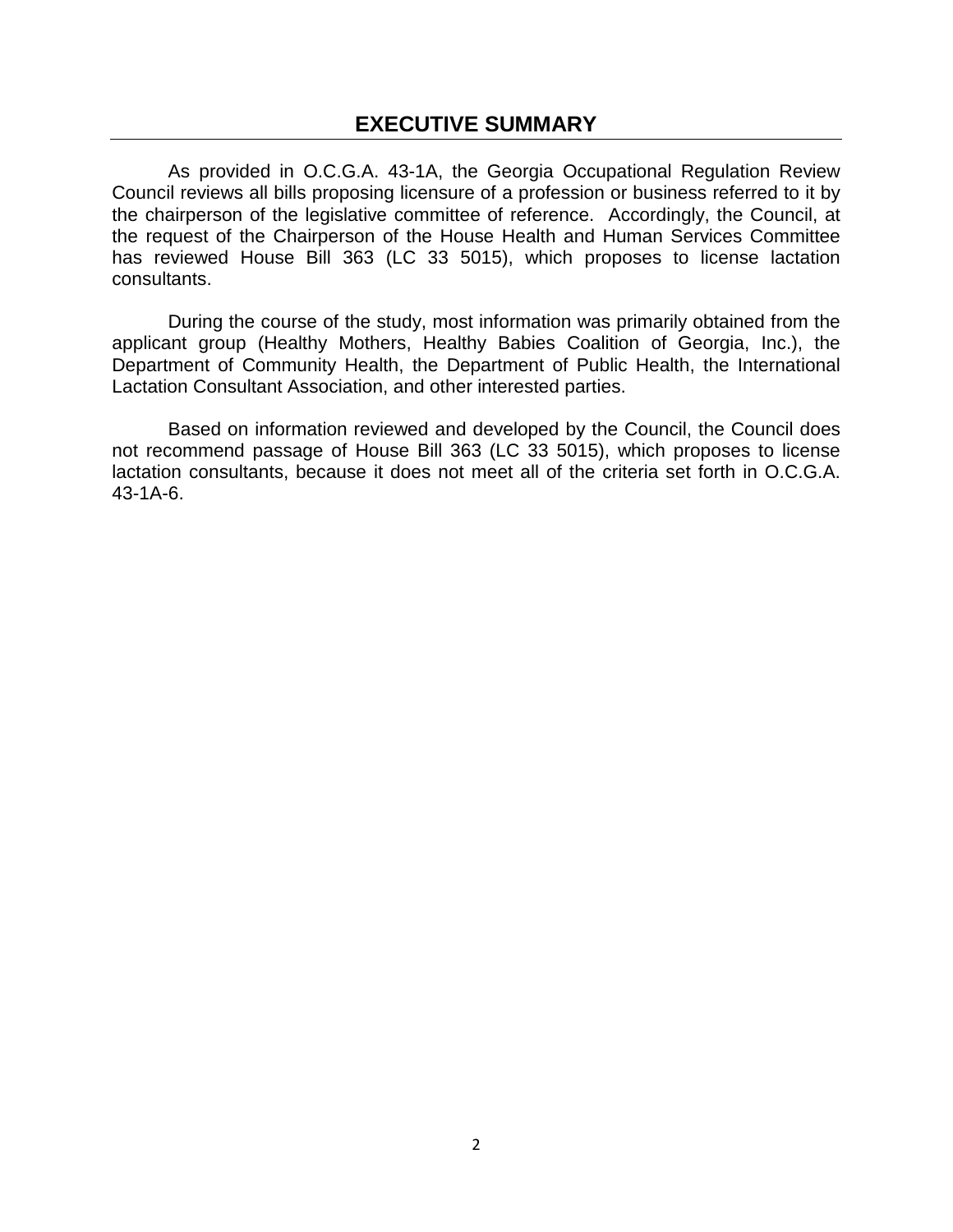<span id="page-3-0"></span>House Bill 363 proposes to regulate lactation consultants in Georgia. House Bill 363 provides for the licensing of lactation consultants by the Secretary of State's Office.

Membership of the Georgia Occupational Regulation Review Council (GORRC) is shown in Exhibit 1.

| <b>Exhibit 1</b><br><b>Georgia Occupational Regulation Review Council</b><br><b>Membership</b>                                                                                      |                                                                                                                                                                                                                                                           |  |
|-------------------------------------------------------------------------------------------------------------------------------------------------------------------------------------|-----------------------------------------------------------------------------------------------------------------------------------------------------------------------------------------------------------------------------------------------------------|--|
| <b>Standing Members</b>                                                                                                                                                             | Representing                                                                                                                                                                                                                                              |  |
| Trip Addison, Chairperson<br><b>Shawn Conroy</b><br>Lauren M. Curry<br><b>Russell Crutchfield</b><br>Tim Fleming<br><b>Christopher Sanders</b><br>Joan Schoubert<br>Ashley E. Short | Office of Planning and Budget<br><b>Office of Consumer Protection</b><br>Department of Natural Resources<br>Department of Public Health<br>Office of Secretary of State<br>Department of Revenue<br>Department of Accounting<br>Department of Agriculture |  |
| <b>Legislative Appointees</b>                                                                                                                                                       | <b>Representing</b>                                                                                                                                                                                                                                       |  |
| Representative Sharon Cooper<br>Senator Renee Unterman                                                                                                                              | Georgia House of Representatives<br>Georgia Senate                                                                                                                                                                                                        |  |

In reviewing the bill, GORRC solicited input from as many interested parties as possible. A questionnaire was sent to the applicant group, Healthy Mothers Healthy Babies Coalition of Georgia, Inc., requesting background information that would support the need for regulation of lactation consultants. The Council also contacted a number of interested groups and other state agencies, including:

- The legislators authoring the bill
- Georgia Department of Public Health
- Georgia Department of Community Health
- Georgia Secretary of State's Office
- Governor's Office of Consumer Protection
- Georgia Composite Medical Board
- Georgia Chapter- American Academy of Pediatrics
- Grady Memorial Hospital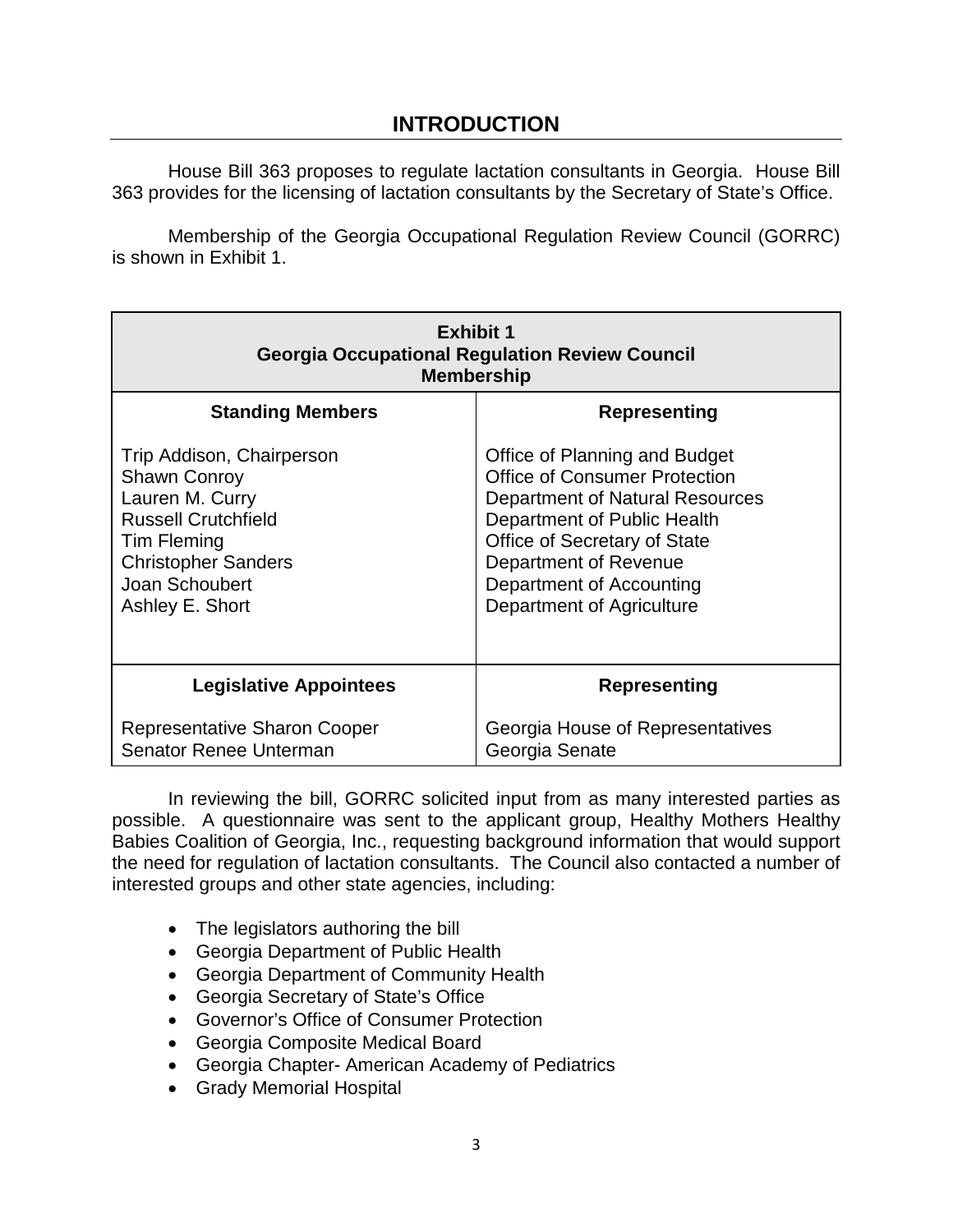- Georgia Nurses Association
- Medical Association of Georgia
- Women, Infants, and Children (WIC) State Office
- International Lactation Consultant Association
- Georgia Association of Health Plans
- The Academy of Lactation Policy and Practice
- Reaching Our Sisters Everywhere (ROSE)

In addition to interviews and requests for information from the organizations listed above, GORRC staff observed the work of lactation consultants in the neonatal intensive care unit, the maternity ward, and the outpatient clinics at Grady Memorial Hospital.

Representatives from all interested parties were given the opportunity to present information to the Council, either by oral presentation and/or through written material. Meeting invitations were sent via email to the applicant group as well as any other potentially interested parties.

## **DESCRIPTION OF PROPOSED LEGISLATION**

<span id="page-4-0"></span>House Bill 363 proposes to license individuals that practice lactation consultation. A lactation consultant is someone who provides holistic, evidence-based breastfeeding support, care, and education for women and their families. The bill proposes to amend the current statute regarding professions governed by the *Office of the Secretary of State* to provide for the licensing of lactation consultants*.* 

As a result of the proposed changes, *lactation consultants* would be licensed to provide, but not limited to, the following services:

- □ Lactation assessment through the systematic collection of subjective and objective data
- Analysis of data and creation of a plan of care
- Implementation of a lactation care plan with demonstration and instruction to parents and communication to the primary health care provider
- **Evaluation of outcomes**
- Provision of lactation education to parents and health care providers; and
- □ The recommendation and use of assistive devices.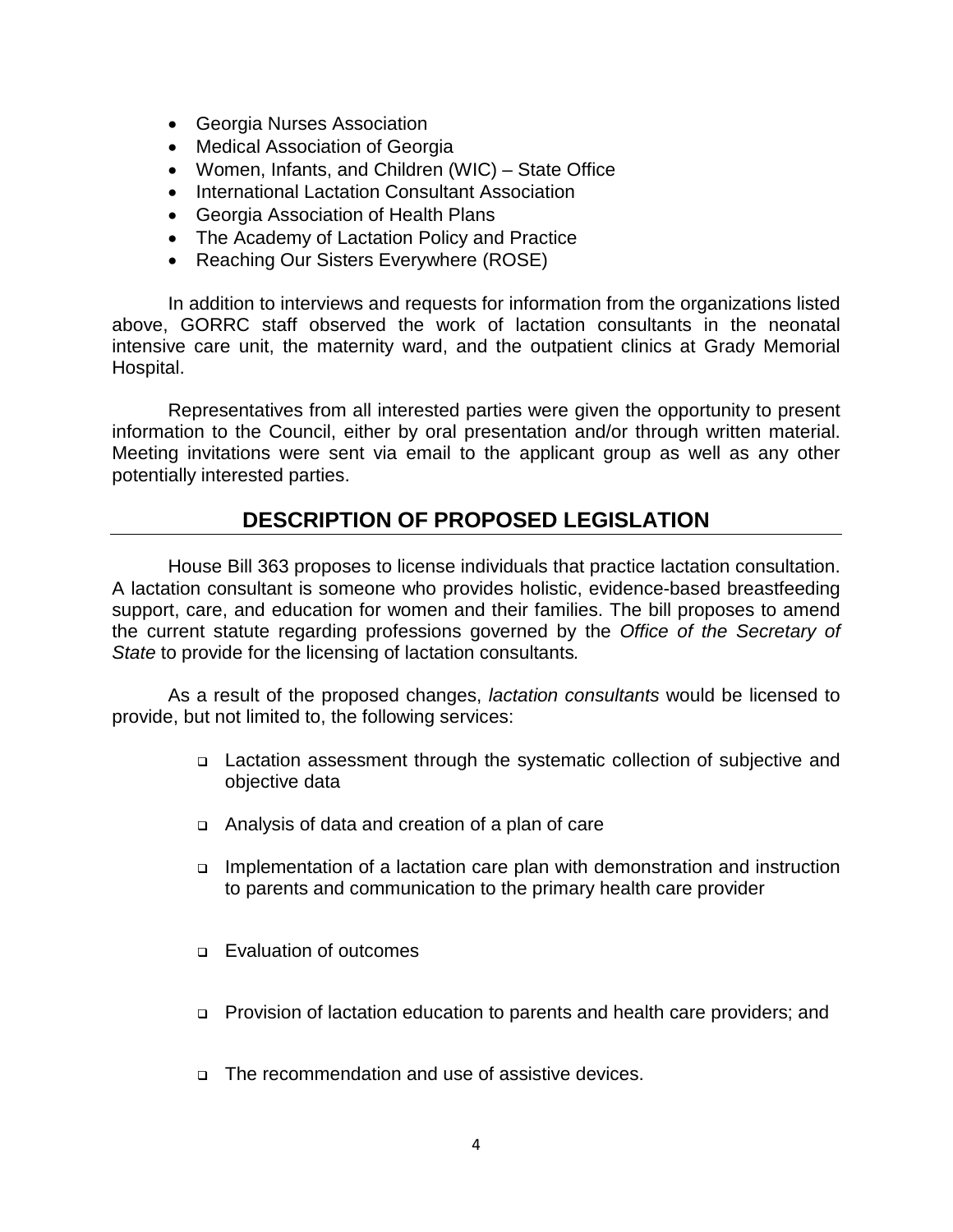The proposed regulation would allow licensure for individuals meeting the following requirements:

- Licensed lactation consultants must:
	- o Be at least 18 years of age
	- o Complete the application and submit all fees
	- o Meet the international education and clinical standards established for International Board Certified Lactation Consultants (IBCLCs) by the International Board of Lactation Consultant Examiners (IBCLE) or other national testing service as approved by the board
	- o Provide proof of successful completion of the IBCLE examination or other examination as approved by the board, and
	- o Have satisfactory results from a fingerprint record check report conducted by the Georgia Crime Information Center and the Federal Bureau of Investigation, as described by the board.
- Examinations to determine competence shall be administered to qualified applicants at least once each calendar year. The examinations may be administered by a national testing service. The board shall prescribe or develop examinations which may include an examination given by the International Board of Lactation Consultant Examiners or any other examination approved by two-thirds' vote of the board.
- $\Box$  The board may waive the examination requirement for applicants who are licensed in another state, political territory, or jurisdiction acceptable to the board if the requirements of that license are substantially equivalent to those here in Georgia, or that are certified by and in good standing with the IBCLE.
- Renewal of the lactation consultant license shall take place every two years. Renewal requirements include continuing education courses determined by the board.

A brief summary of House Bill 363 and a copy of House Bill 363 are included in Appendices A and B, respectively.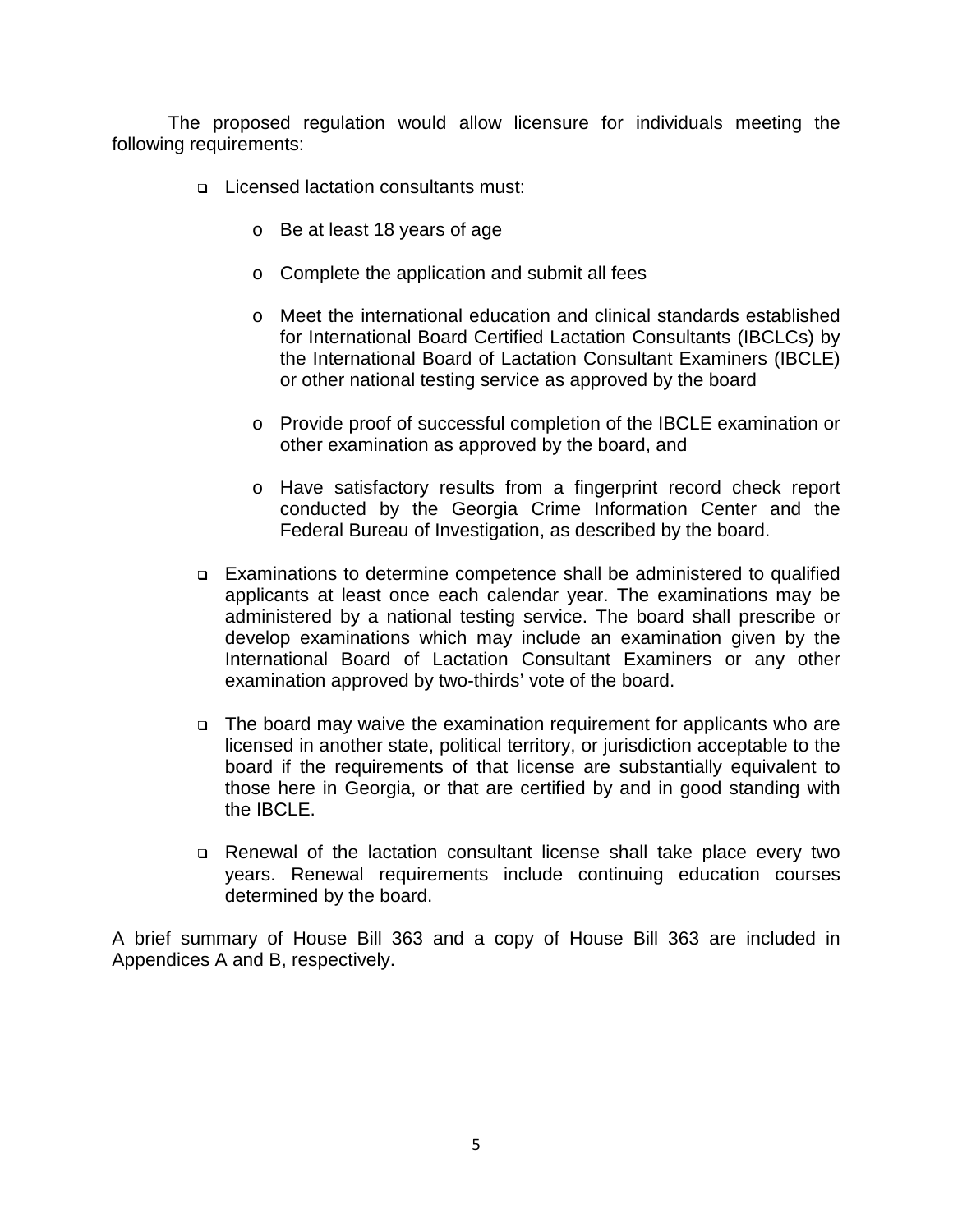<span id="page-6-0"></span>A lactation consultant is someone who provides holistic, evidence-based breastfeeding support, care, and education for women and their families. International Board Certified Lactation Consultants (IBCLC) are the only lactation consultants who are trained to perform "clinical care," in addition to breastfeeding education and promotion. IBCLC's work in several settings, including hospitals, physician practices, public health departments, and corporations. A lactation consultant provides specialized knowledge and training in breastfeeding and human lactation. A lactation consultant is responsible for counseling mothers and families on initiation, exclusivity, and duration of breastfeeding, to assist amidst any difficulties or high-risk situations, as well as providing staff and clinical education on the science of lactation and clinical management of breastfeeding. Lactation consultants are found in both the inpatient setting, upon delivery of a baby, as well as in the outpatient setting, as a consultant. Although lactation consultants are not required to be directly supervised by a physician, they are ethically required to report to the mother's and/or baby's Primary Care Provider.

A lactation consultant serves several roles:

- Professional
- Clinical expert
- Collaborator
- Educator
- Facilitator
- Investigator
- Policy consultant
- Advocator
- Promoter

As a consultant in the outpatient setting, lactation consultants' responsibilities include:

- Review of complaint
- Maternal medical history
- Infant medical history
- History of lactation issues
- Physical assessment of infant
- Physical assessment of mother
- Observation of latch and feeding
- Pre and post feed weight checks
- Assessment of issues and instruction of plan and techniques
- Anticipatory guidance and counseling
- Follow up
- Charting, and
- Reporting to infant's primary care physician.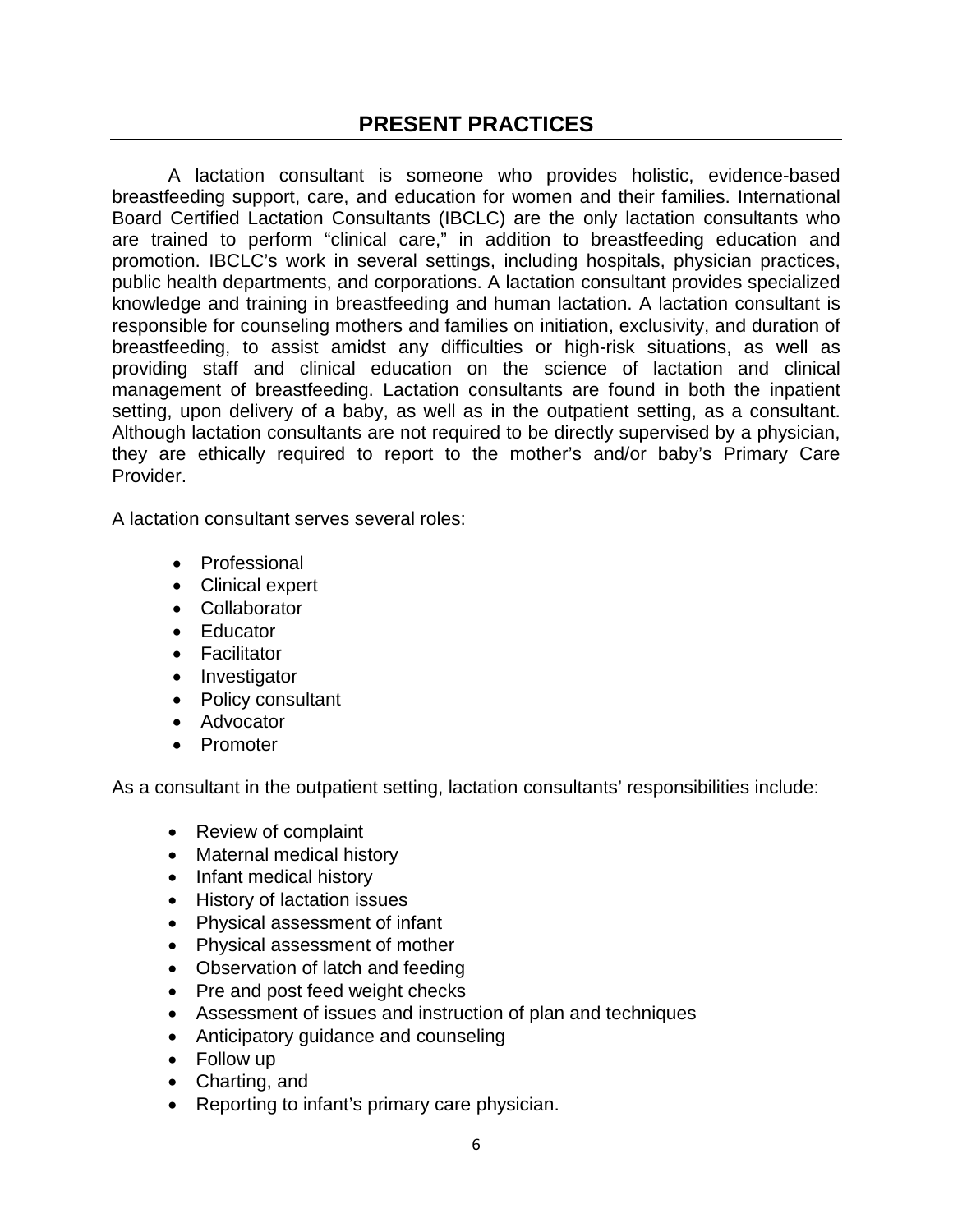Lactation consultants are typically responsible for providing breastfeeding education and support to expecting and new mothers. Lactation consultants also are primarily responsible for aiding mothers with any breastfeeding complications, in order to prevent premature cessation of breastfeeding.

An observation of lactation consultants at Grady Memorial Hospital, whose maternity ward delivers about 2,900 babies per year, of which 75-80% are Medicaid paid, revealed the level of responsibility deemed to these professionals in a hospital setting. Lactation consultants in the hospital are primarily responsible for providing breastfeeding education to the expecting mothers, as well as assisting in breastfeeding after birth. Also, lactation consultants are staffed in outpatient offices in the hospital to aid in breastfeeding help or with any complications.

Lactation consultants work in several settings including hospitals, physician offices, private practices, businesses, and federal, state, and local health departments. They can also work in community resource settings or as individual professionals. Because there is no state law regulating the practices of these professionals, education and training are not legally or explicitly required by State law. The IBCLE has a voluntary certification process known as the IBCLC that ensures certified professionals have the necessary skills and experience to practice. Similarly, the Academy of Lactation Policy and Practice offers a voluntary certificate called the Certified Lactation Counselor (CLC) which ensures competency of the lactation consultant. It does, however, remain legal to practice clinical lactation consultation in Georgia, without a minimum standard set for education, training, or experience.

#### **The Potential For Harm**

#### Physical Harm

According to Healthy Mothers Healthy Babies, the potential for harm to patients is significant. Lactation consultants are responsible for the health and well-being of breastfeeding mothers as well as babies, and are the most qualified and trained, and therefore typically primarily responsible should any complications with breastfeeding arise. Human breast milk is important for human development, nutrition, and a healthy immune system and gastrointestinal tract. Breastfeeding has proven to reduce the risk of several childhood diseases and health conditions including sudden infant death syndrome, upper and lower respiratory infection, gastrointestinal infection, ear infections, atopic dermatitis, asthma, gluten intolerance, and Diabetes Type 1 and Type 2. Studies indicate that breastfeeding also reduces the risk of several diseases in mothers, including Diabetes, metabolic syndrome, ovarian cancer, coronary artery disease, and breast cancer. Having access to a lactation consultant can aid in initiation and duration of breastfeeding. If the mother prematurely terminates breastfeeding, she puts herself and her baby at risk of several complications including: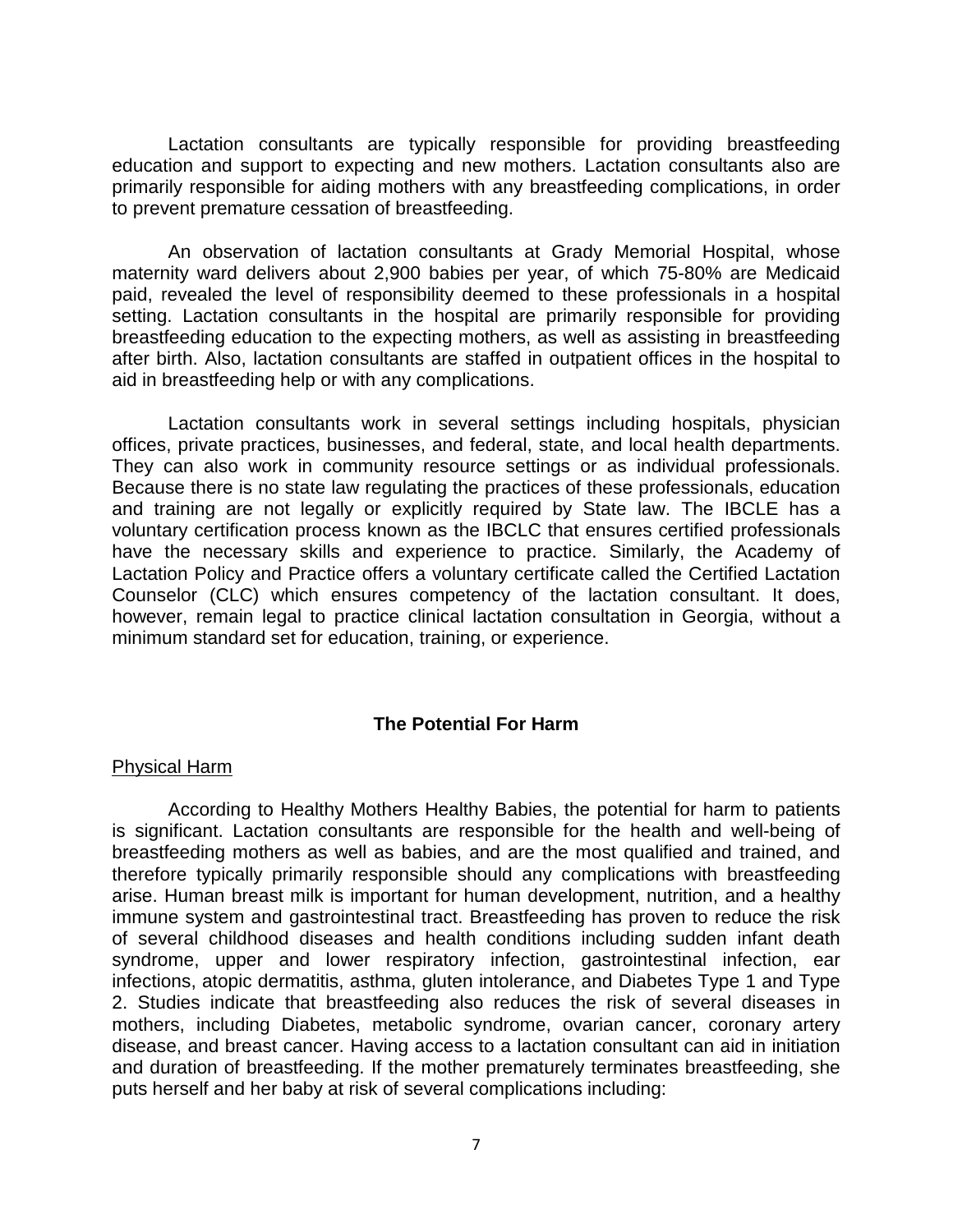- For the mother:
	- o Painful breast engorgement
	- o Plugged milk ducts
	- o Mastitis
	- o Breast abscess
	- o Nipple trauma
	- o Bacterial and/or candida infections
	- o Postpartum depression
	- o Early weaning
- For the baby:
	- o Reaction to cow's milk or soy based formulas
	- o Failure to thrive
	- o Child abuse
	- o Death
	- o Higher disease risks as infants, children, and adults

#### Financial Harm

There are no data available within Georgia that can accurately report the scope of public harm caused by the uneducated or inexperienced practice of lactation consultation. There is, however, evidence to show that having access to proper lactation support increases the initiation of breastfeeding, and not only prevents the diseases and health conditions noted above, but also reduces cost to families, insurers, and the state. As displayed in several studies in other states across the nation, several entities across the healthcare spectrum including WIC programs, primary care settings, Neonatal Intensive Care Units (NICU), and hospitals have attested to the improvement in either initiation or increased duration of breastfeeding due to the presence of an IBCLC on staff. In Georgia, about 70% of mother's initiate breastfeeding successfully, but only 13% of Georgia's infants are still being exclusively breastfed at six months. In Georgia, an exclusively breastfed WIC infant saves Medicaid and WIC \$160 per month in the first six months of life.

#### **Complaints**

Because the lactation consultant profession is not formally regulated by any means, there are no formal processes for complaints. The Better Business Bureau, Office of Consumer Protection, and Department of Insurance were all unable to provide complaints associated with lactation consultants as it is not something that is tracked. The Medicaid division of the Department of Community Health also indicated that it did not have any complaint data regarding the lack of availability of IBCLCs for lactation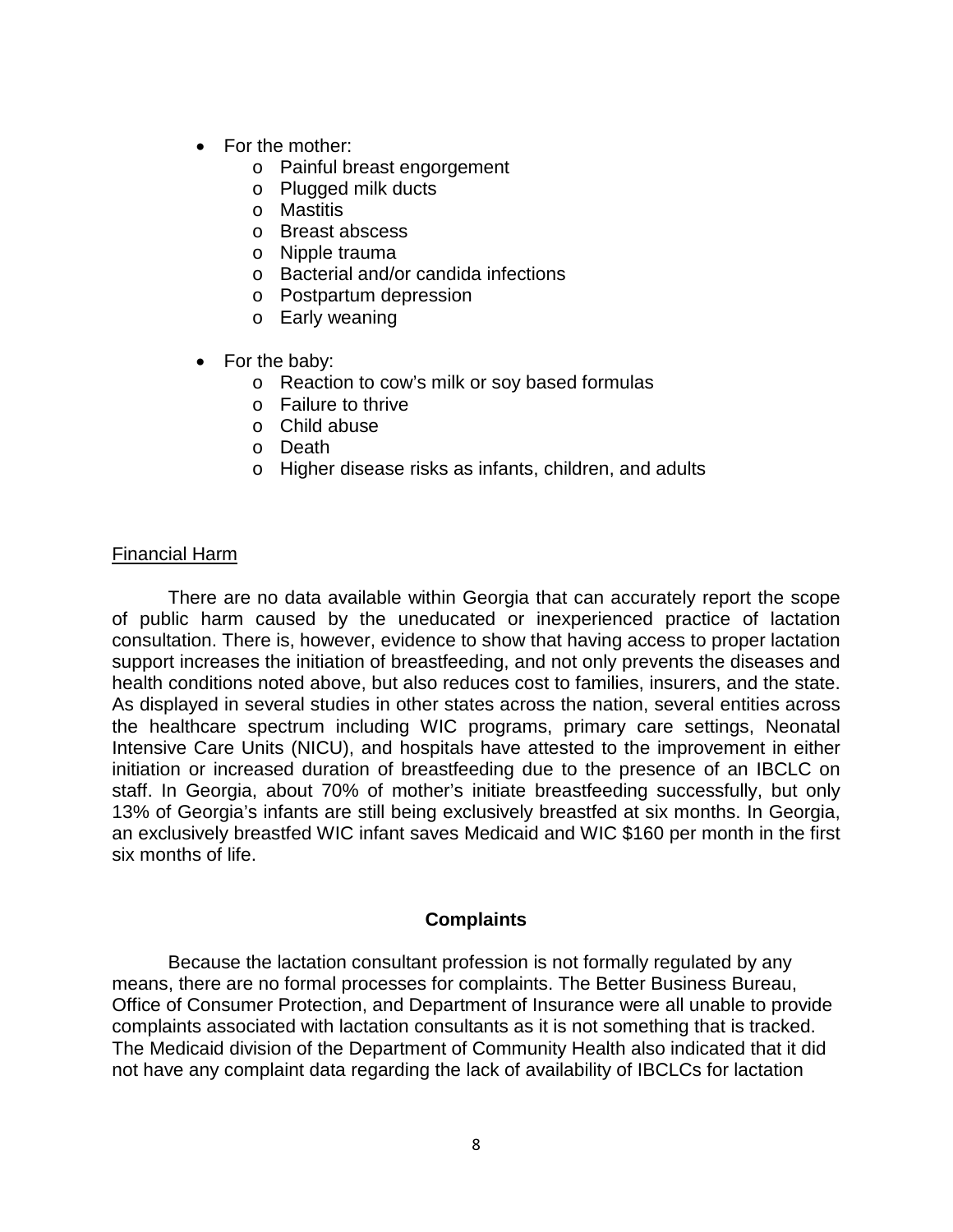consultant services, but that it has received inquiries from advocate groups regarding the availability of lactation consultant services.

#### **Issues Identified**

Currently, there is no regulation regarding the use of the title "lactation consultant" or the practice of the profession. There are several courses offered by different educational bodies that teach lactation specific education. The most notable issue that House Bill 363 identifies is the question of distinguishing the different certifications that lactation consultants obtain, and defining their respective scopes of practice, in order to license one group and not another. House Bill 363 states that with the passage of this legislation, "no person without a license as a lactation consultant issued pursuant to this chapter shall use the title 'lactation consultant,' 'lactation specialist,' breastfeeding consultant,' or 'breastfeeding specialist,' or practice lactation care and services."

The bill does not affect or prevent the following groups, exempt from this chapter, from engaging in the practice of lactation care and services where incidental to the practice of their profession, so long as they do not use the aforementioned titles: physicians, nurses, physician assistants, dieticians, WIC peer counselors, doulas, childbirth educators, students, interns, federal, state, and local government employees, and volunteers. Only those lactation consultants holding an IBCLC certification, unless otherwise approved by the Board, are eligible to apply for licensure, however. The most common lactation consultant certifications are described on pages 10-11.

## **PRESENT REQUIREMENTS AND VOLUNTARY EFFORTS**

#### <span id="page-9-0"></span>*State Law*

There currently exists no state law regarding the practice of lactation consultants. Lactation consultants work regularly with other regulated health care professionals such as physicians (pediatricians, gynecologists, and obstetricians), physician-assistants, nurses, and dieticians. The *Composite State Board of Medical Examiners* licenses physicians, physician's assistants, and nurses.

The Medical Board investigates complaints and disciplines those who violate *The Medical Practice Act* or other laws governing the professional behavior of its licensees. Ultimately, the mission of the *Composite State Board of Medical Examiners* is to protect the health of Georgians through the proper licensing of physicians and certain members of the healing arts. Although lactation consultants typically work with healthcare professionals licensed by the Composite State Board of Medical Examiners, however, the proposed legislation would grant the Georgia Lactation Consultant Licensing Board under the Secretary of State's Office the jurisdiction of licensing lactation consultants.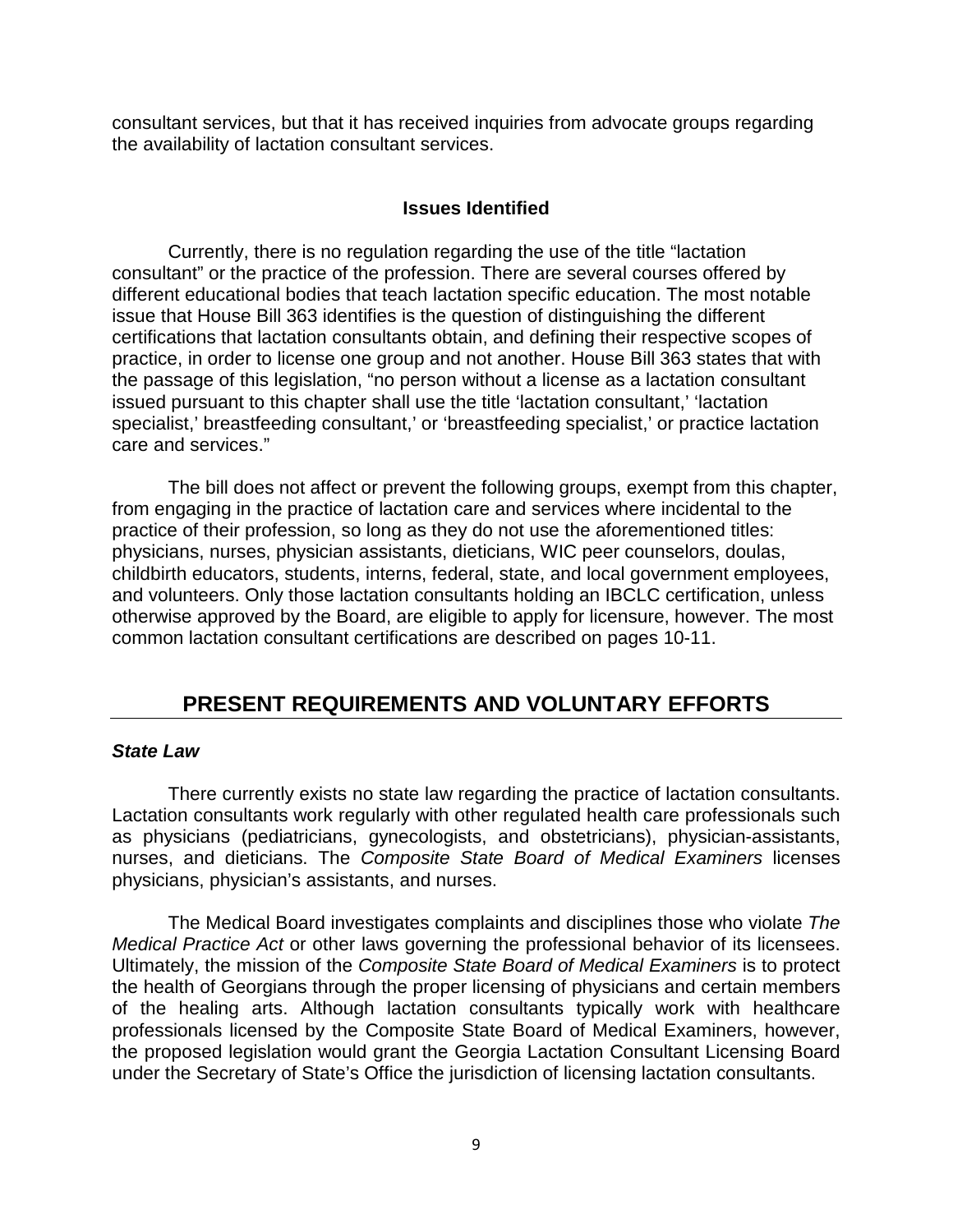#### *Voluntary*

#### Certification with the International Board of Lactation Consultant Examiners

As mentioned before, lactation consultants can voluntarily complete a certification program administered by the International Board of Lactation Consultant Examiners. This process (and renewal process) is a professional certification process given by an independent credentialing body designed to ensure that the certified professionals meet the qualifications and minimum standards set by associations governing all members of the lactation consulting team. The process of certification includes an educational requirement consisting of eight college courses and six continuing education courses, a specified accumulation of clinical experience hours, and a written examination to determine competency. The comprehensive examinations cover anatomy, physiology, endocrinology, nutrition, biochemistry, immunology and infectious disease, pathology, pharmacology and toxicology, psychology, sociology, and anthropology, as well as growth parameters and developmental milestones, interpretation of research, ethical and legal issues, breastfeeding equipment and technology, techniques, and public health. The test includes a modified practical exam component. Before sitting for certification examination, individuals must show proof of completion of educational requirements and clinical experience.

#### **Training and Experience**

There are currently 335 active IBCLCs practicing in the state of Georgia, according to the International Board of Lactation Consultant Examiners. There are about 22,000 IBCLCs practicing in 81 countries, including 13,292 IBCLCs in the United States. IBCLC education requirements include:

• 90 hours of lactation specific education, completed within 5 years of application for licensure AND meet one of the following requirements:

A) Be a registered/licensed/recognized health professional in their country OR

- B) Have completed both of the following educational requirements:
- o Eight general education health sciences courses of one semester, or equivalent, in length. The eight higher education subjects are: biology, human anatomy, human physiology, infant and child growth and development, nutrition, psychology or counseling or communication skills, introduction to research, sociology or cultural sensitivity or cultural anthropology
- o Six additional continuing education subjects and basic life support e.g. CPR): medical documentation, medical terminology, occupational safety and security for health professionals, professional ethics for health professionals (e.g. Code of Ethics), universal safety precautions and infection control.

The amount of lactation specific clinical hours required is dependent on the applicants other qualifications, but ranges from 500-1,000 hours.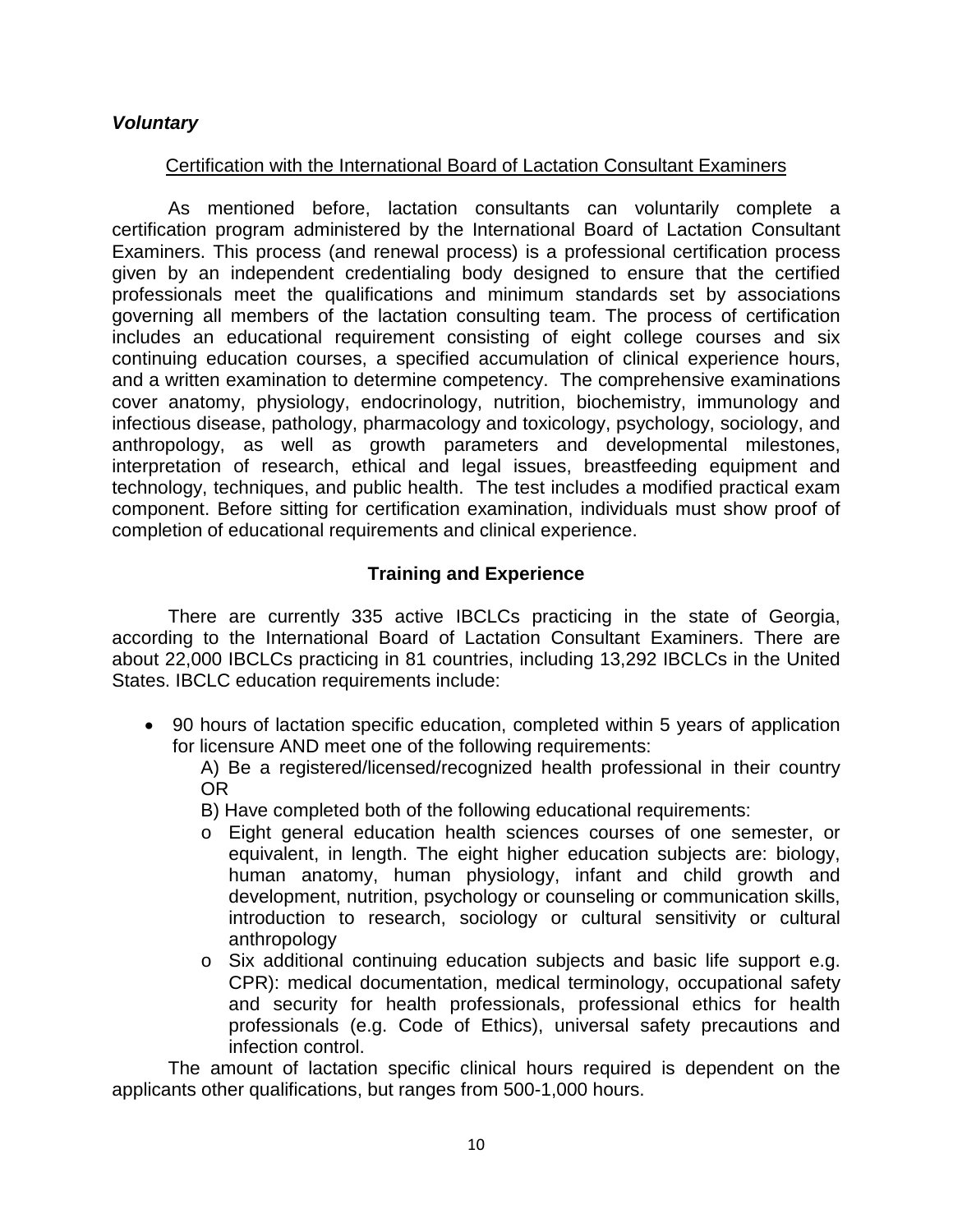#### Certified Lactation Counselor

The *Healthy Children's Center for Breastfeeding Program* has educated, and its partner the *Academy of Lactation Policy and Practice* (ALPP) has certified over 13,000 Certified Lactation Counselors (CLCs) in the United States. Both the Healthy Children's Project as well as the ALPP are non-profit organizations. The Healthy Children's Project is the nation's leader in lactation education. The Lactation Counselor Training Course is a week-long course consisting of 45 hours of coursework, which is then followed by an examination administered by the ALPP at the completion of the course. CLC certificates are awarded to those who successfully complete the course and pass the examination. The CLC certificate assures the consumer that the person is competent and trained to provide human lactation support and breastfeeding consultation.

A CLC is a member of the health care team who can provide knowledge and counseling about optimal and sub-optimal breastfeeding. CLCs work in several settings, including hospital maternity units and neonatal intensive care units, outpatient lactation clinics, WIC programs, physician and midwife offices, visiting nurse programs, local, county, and state maternal and child public health programs, and in private practices. WIC programs as well as hospitals have stated that they find it beneficial to have both IBCLCs as well as CLCs on staff because they serve different purposes. There are currently 826 CLCs practicing in Georgia.

#### WIC Peer Counselors

The Women, Infants, and Children (WIC) Program provides a resource for pregnant and breastfeeding mothers in the WIC program known as WIC Peer Counselors. A WIC peer counselor is a mother who has successfully breastfed her child, and falls into WIC's target population of low-income women. These mothers undergo 20 hours of training through WIC to provide mother-to-mother support in a group setting and one-to-one counseling through telephone calls or visits in the home, clinic, or hospital. WIC has seen their peer counselors as a valuable resource, as WIC clients seem to feel more comfortable with their peer counselors than other health professionals. The peer counselors not only provide education and support, but also serve as role models for current WIC clients.

#### Other Certification/Counseling Programs

Although these three are the most prominent in healthcare practice, there are several other professionals that consider themselves lactation support providers. These providers include lactation specialists, breastfeeding specialists, lactation educator counselors, certified breastfeeding counselors, and breastfeeding educators. Each of these titles is associated with certain training and skills, but because there is no regulation of the occupation, it is difficult to determine competency and experience of these professionals. A comparison of all the different types of lactation support providers along with their respective training and experience is provided in Appendix C.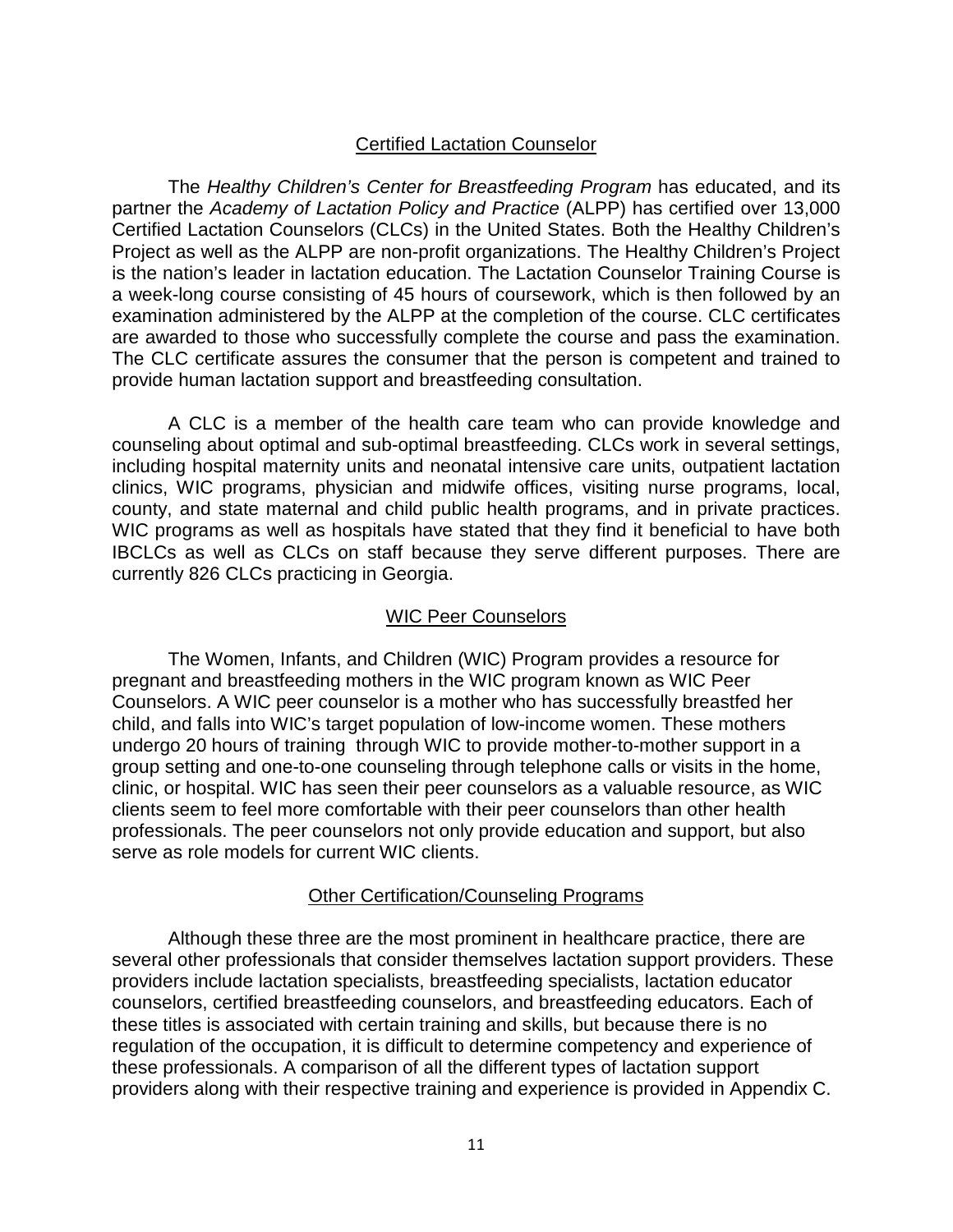## **OTHER STATES' PROGRAMS**

<span id="page-12-0"></span>Although no states currently license lactation consultants, some states have chosen to regulate the profession in some fashion. In Louisiana, IBCLCs are "registered" with the State pursuant to statutory law. Oklahoma and New York both permit Medicaid to reimburse IBCLCs if they hold another health profession license (i.e. physician, nurse, dietitian, etc.) Legislation similar to House Bill 363 has been introduced in Massachusetts and Pennsylvania, but neither bill was passed.

### **FINDINGS**

<span id="page-12-1"></span>The Georgia Occupational Regulation Review Council is required by *O.C.G.A. 43-1A-6* to apply the following criteria when evaluating whether a profession or business should be regulated:

- Whether the unregulated practice of an occupation may harm or endanger the health, safety, and welfare of citizens of the state and whether the potential for harm is recognizable and not remote;
- Whether the practice of an occupation requires specialized skill or training, and whether the public needs and will benefit by assurances of initial and continuing occupational ability;
- Whether the citizens of this state are or may be effectively protected by other means;
- Whether the overall cost effectiveness and economic impact would be positive for citizens of the state; and
- Whether there are currently means other than state regulation to protect the interest of the state.

House Bill 363, presented to the Council for review, proposes to regulate lactation consultants. In this review, the Council has assessed, based on the criteria set forth above, whether or not lactation consultation should be regulated. Findings from this review are presented below.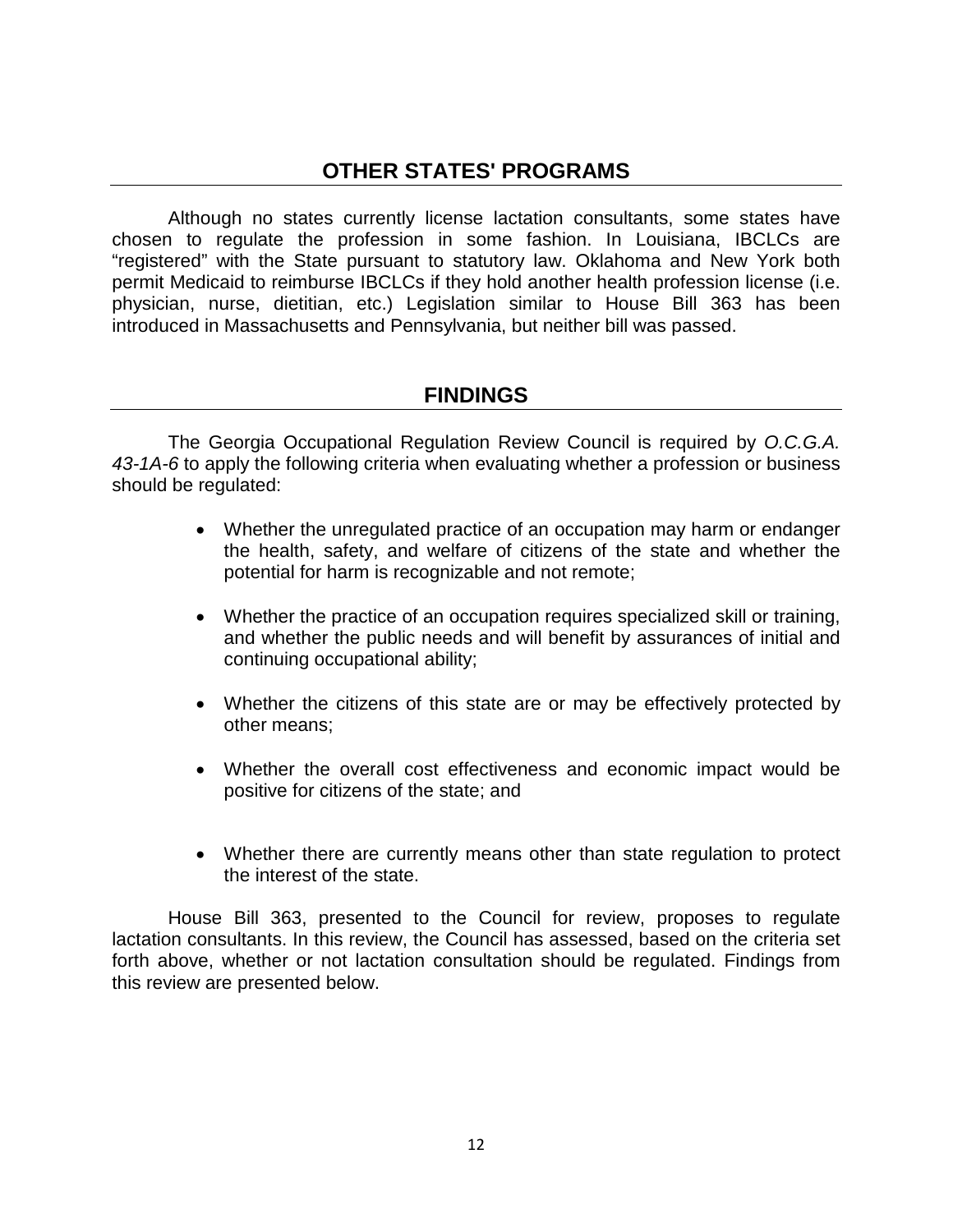#### **While There is a Potential Risk of Harm to the Safety and Health of Georgia's Citizens Due to the Unregulated Practice of Lactation Consultants, No Substantive Evidence Of Harm Was Identified.**

Because the health of the mother as well as the baby is markedly improved with breastfeeding, and can be jeopardized by the inability to or premature cessation of breastfeeding, the lactation consultant role in facilitating optimal health holds high importance. The practice of lactation consultation by untrained and inadequately educated individuals could cause harm to members of the general public receiving the services of a lactation consultant. Licensure would assure the consumer that the person delivering services is a credible professional with specific knowledge, training, and competency as approved by the state, however, this assurance is also provided through current voluntary certifications.

In most healthcare settings, including hospitals, outpatient offices, and WIC clinics, IBCLCs are typically regarded as the most qualified and trained to treat clinically high-risk populations, due to their extensive coursework and clinical experience. Because they do not hold a health professional license, however, they are unable to treat the Medicaid population, due to the fact that Medicaid only allows licensed providers in their network, unless they have a supervising physician or other health professional holding a license that is able to bill for their combined services. The Medicaid population potentially being unable to access services of an IBCLC that does not hold another healthcare professional license poses a risk of potential harm.

It is important to note, however, that because the general population seeking lactation consultation does not fall in the clinically high-risk category, and is instead seeking general breastfeeding education and assistance, the CLC is equally as qualified to provide care and services as an IBCLC in several settings including hospitals and clinics. If this legislation prohibited CLCs from providing services, the citizens may be at a greater risk of harm because the majority of lactation consultant providers would no longer be able to provide care.

#### **Lactation Consultants need Specialized Training; the Public Currently Benefits from Assurances that Practicing Lactation Consultants are Qualified.**

IBCLCs have the more rigorous and comprehensive requirements for obtaining certification. The eight courses that applicants are required to have completed are biology, human anatomy, human physiology, infant and child growth and development, nutrition, psychology or counseling or communication skills, introduction to research, and sociology or cultural sensitivity or cultural anthropology. Six additional continuing education subjects as well as Basic Life Support (ex. CPR) are also required, which include medical documentation, medical terminology, occupational safety and security for health professionals, professional ethics for health professionals, and universal safety precautions and infection control. IBCLCs also require 90 hours of lactation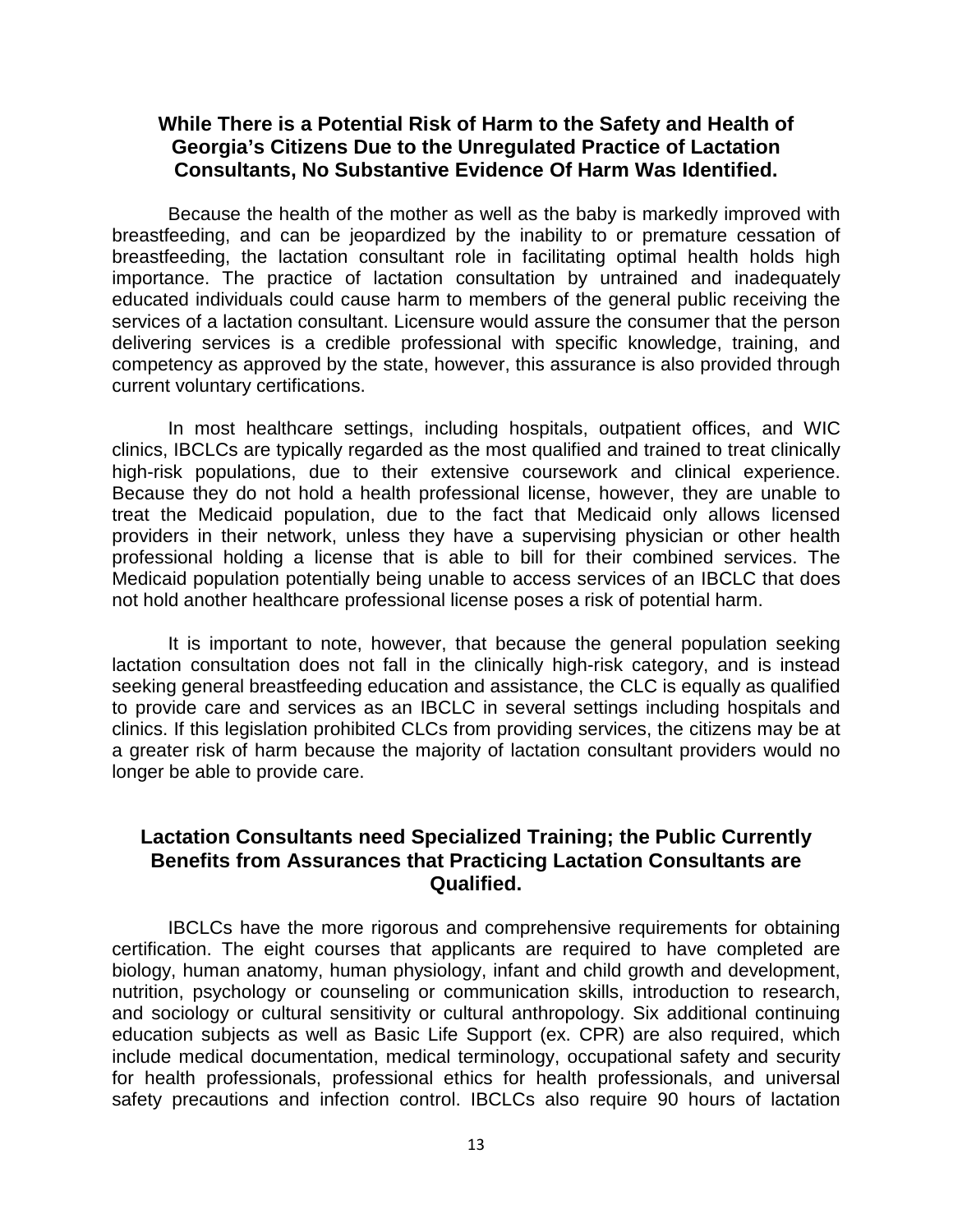specific education, which is the most coursework hours required by any certification. Lastly, before sitting for the IBCLC examination, the certification requires that the applicant completes a specified number of clinical experience hours, dependent upon other qualifications, ranging from 300 to 1,000 hours.

Similar to the Board Examination for physicians, physician assistants, and nurses, the IBCLC certification examination is issued by an independent credentialing body not affiliated with any of the educators who provide the coursework. Because the issuers of the examination are not in any way affiliated with the organization, the certification holds more value in distinguishing qualified individuals.

#### **Citizens of the State have a Means of Protection Available to them, but Regulation Would Provide Nominal Additional Protections.**

Currently, WIC offers their client population access to lactation services and community options for women seeking help with breastfeeding that is of no cost to the mother. Community resources such as support groups, breastfeeding coalitions, and clinics provide this population additional access to lactation consulting services. The WIC income eligibility requirement is the same as the Medicaid income eligibility requirement, which is at or below 185 percent of the U.S. Poverty Guidelines. Having health insurance through Medicaid is not a requirement for WIC qualification. Because Medicaid does not offer a lactation specific benefit, it recommends its policy holders seeking lactation support to apply to the WIC program.

Additionally, IBCLCs that hold a healthcare provider license are able to serve the Medicaid population, as well as the insured population, and are able to bill for their services. Currently it is known that some IBCLCs hold a healthcare professional license either because they are physicians, nurses, physician assistants, or dieticians, but no data exists as to the exact number. Individuals with a license are able to bill insurance for their services because they have a provider number.

Currently, if an IBCLC does not have a license, their services must be covered out of pocket and may be sent to the insurance provider for reimbursement, but this is not guaranteed. The only insurance company that automatically reimburses for IBCLC services, regardless of whether or not the provider holds a healthcare professional license, is Aetna. As this relates to Medicaid, if IBCLCs obtained licensure through passage of this bill, they would not automatically be able to directly bill Medicaid. Georgia Medicaid would also have to recognize IBCLCs as an eligible provider of services.

#### **The Overall Cost Effectiveness and Economic Impact of Licensing Lactation Consultants on the Citizens of the State Cannot be Determined.**

Currently, CLCs are employed in most of the same environments that IBCLCs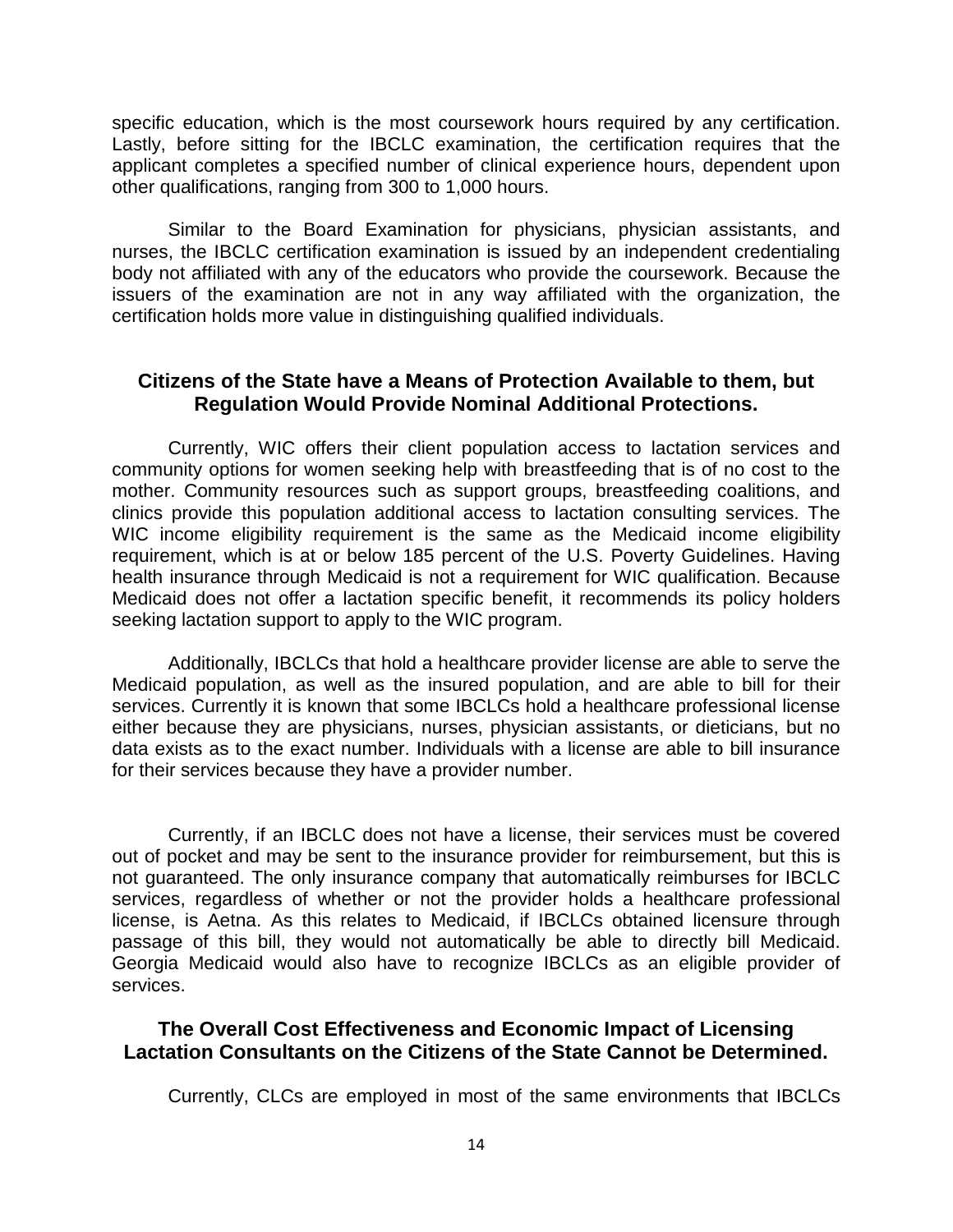are employed in because they offer many of the same services and provide comparable competencies. CLCs are less costly to employers, however, because the cost of their course and exam, as well as their hourly rate, is less than that of an IBCLC. The cost of a CLC course is \$480 and the application and exam fee is \$120 totaling \$600. The cost of an IBCLC course is \$1,095 and the application and exam fee is \$760 totaling \$1,855. The salary of an IBCLC is also typically \$5,000-\$10,000 more per year.

A standard 80 minute office visit (CPT code 99245 E/M) currently reimburses at \$180.61. Hypothetically, if all of the mothers of the 69,638 live born infants covered by Medicaid were referred to a licensed IBCLC for one 80 minute lactation consultant visit, the cost would be \$12.58 million. It can be assumed that not all mothers will utilize this service, and it can also be assumed that a portion of mothers will require more than one consultation. This would cause a potential shift in increased cost to the state if these mothers would otherwise seek care through the WIC program which is entirely federally funded by the United States Department of Agriculture. An estimate of cost savings due to prevented health conditions, illness, or disease, for these services cannot be determined.

It is possible that any licensure that requires paying fees, educational requirements, clinical experience, and/or the passage of an examination will limit the number of individuals that can provide these services. Currently, there are 335 lactation consultants currently practicing in Georgia who are eligible to apply for licensure. Because several of these individuals already hold another health professional license, the impact of licensure will likely have minimal economic impact. It is possible that increasing the number of providers who are able to treat patients through insurance will decrease the cost to insurance of the health conditions associated with lack of access to treatment. It is not possible, however, to determine the effect on the cost of services.

#### **There Are Means Other than State Occupational Regulation Currently to Protect the Interests of the State.**

Effective August 1, 2012, the Affordable Care Act (ACA) requires insurers to cover "breastfeeding support, supplies, and counseling" during prenatal and postpartum periods. Insurance providers consider IBCLCs as non-licensed approved lactation care providers, meaning that although they do not hold a license through the State, their services are approved for reimbursement. Generally speaking, the ACA is applicable to insurance that is subject to state mandate, specifically individual, small group, and a portion of large group insurance, meaning that the state currently regulates this issue through the State's Insurance Commissioner. Although the Affordable Care Act does not provide detail as to the requirements for coverage, it is the Commissioner's responsibility to interpret and assure compliance with the law. This law is not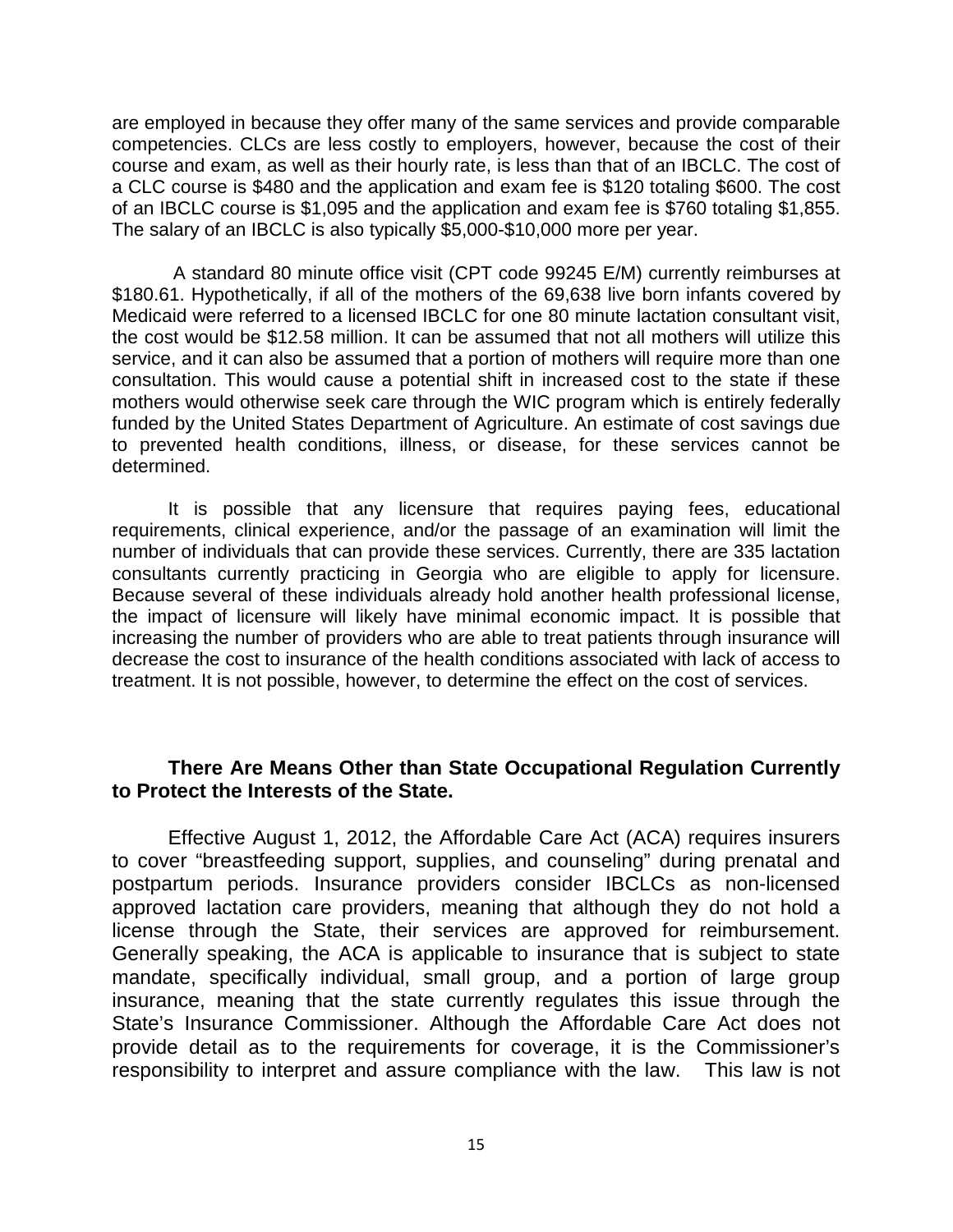applicable to those insurance providers that are federally regulated, specifically ERISA and the majority of large group insurance providers.

Medicaid is also required to cover pregnancy-related services, which include prenatal care, delivery, and postpartum care, as well as family planning services. Although Medicaid does not offer a lactation benefit specifically, the definition of "pregnancy-related services" is broad enough to encompass lactation services as it is required to cover an extended postpartum period of at least 60 days following the termination of pregnancy. Billing codes submitted by approved care providers that are applicable to these pregnancy-related services are accepted to be reimbursed by Medicaid. Each state may choose the amount and scope of coverage it provides for lactation services reimbursable as pregnancy-related services because it is not specifically mentioned in the Medicaid statute or Federal Medicaid regulations.

In addition to pregnancy-related services, certain Georgia hospitals have taken initiative to increase the Medicaid population's access to lactation support services, by implementing Centering Programs and pursuing "Baby-Friendly" hospital designations. Centering Programs provide breastfeeding and prenatal education for mothers-to-be in a group setting. The Centers for Medicare and Medicaid Services' (CMS) has provided grant funding to expand Centering Programs to accommodate additional participants in certain hospitals. The Baby-Friendly Hospital Initiative is a global program that encourages and recognizes hospitals and birthing centers that offer an optimal level of care for infant feeding and mother/baby bonding. There is no financial incentive for obtaining this designation, as it is solely meant to elevate the standard of care in regards to breastfeeding support. The Baby-Friendly Hospital Initiative is a non-licensing breastfeeding support model, which seeks to increase the percentage of live births occurring in facilities that provide the recommended care for lactating mother and their babies. There are currently seven hospitals in Georgia actively pursuing Baby-Friendly designation.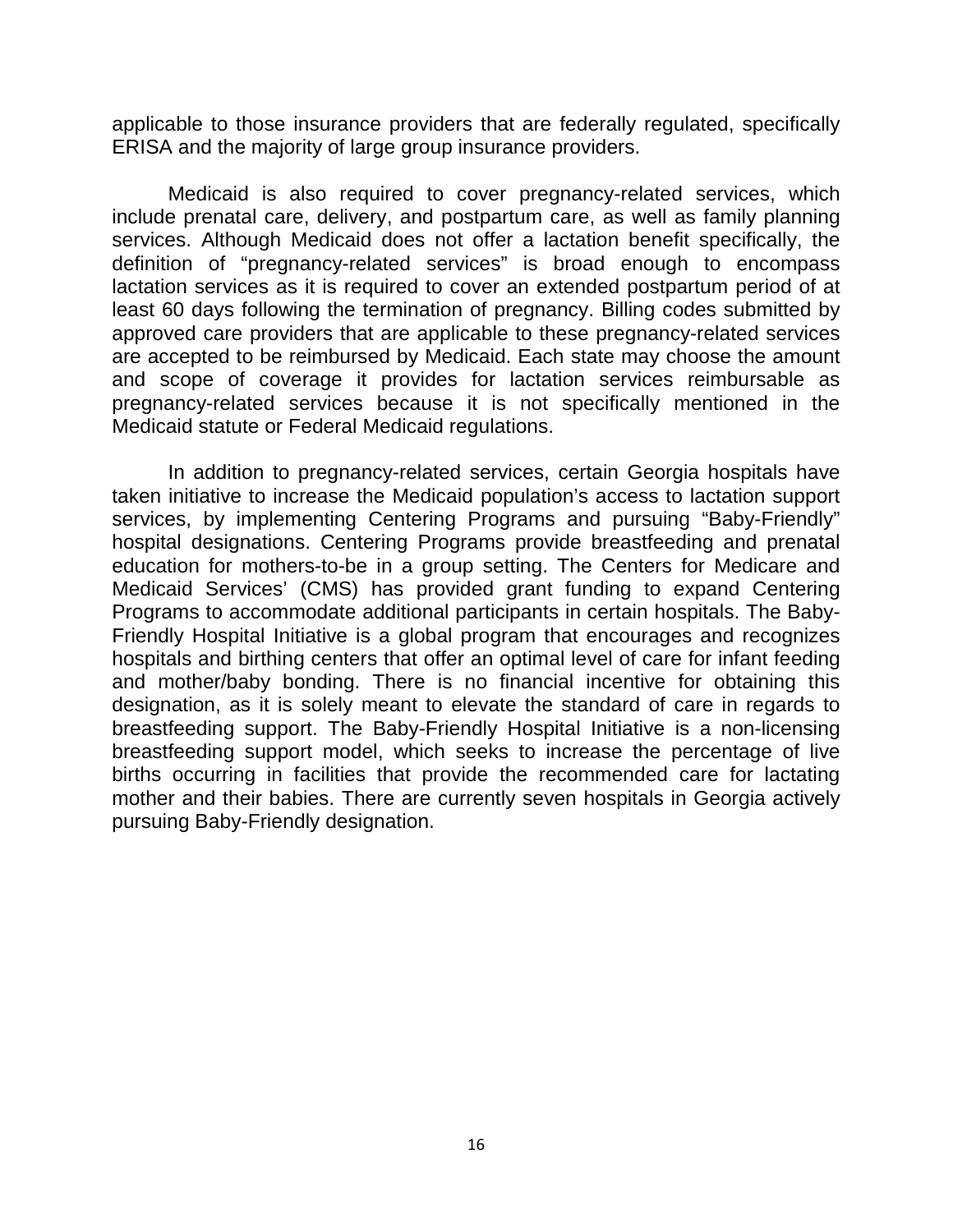<span id="page-17-0"></span>The Council does not recommend passage of House Bill 363 (LC 33 5015), which proposes to license lactation consultants, because it does not meet all of the criteria set forth in O.C.G.A. 43-1A-6. Based on information reviewed and developed by the Council, the Council recognizes the potential benefit of licensing lactation consultants to the citizens of Georgia, but House Bill 363 (LC 33 5015) would not improve access to care for the majority of breastfeeding mothers. The recommendation was reflected in a unanimous vote by the Council members.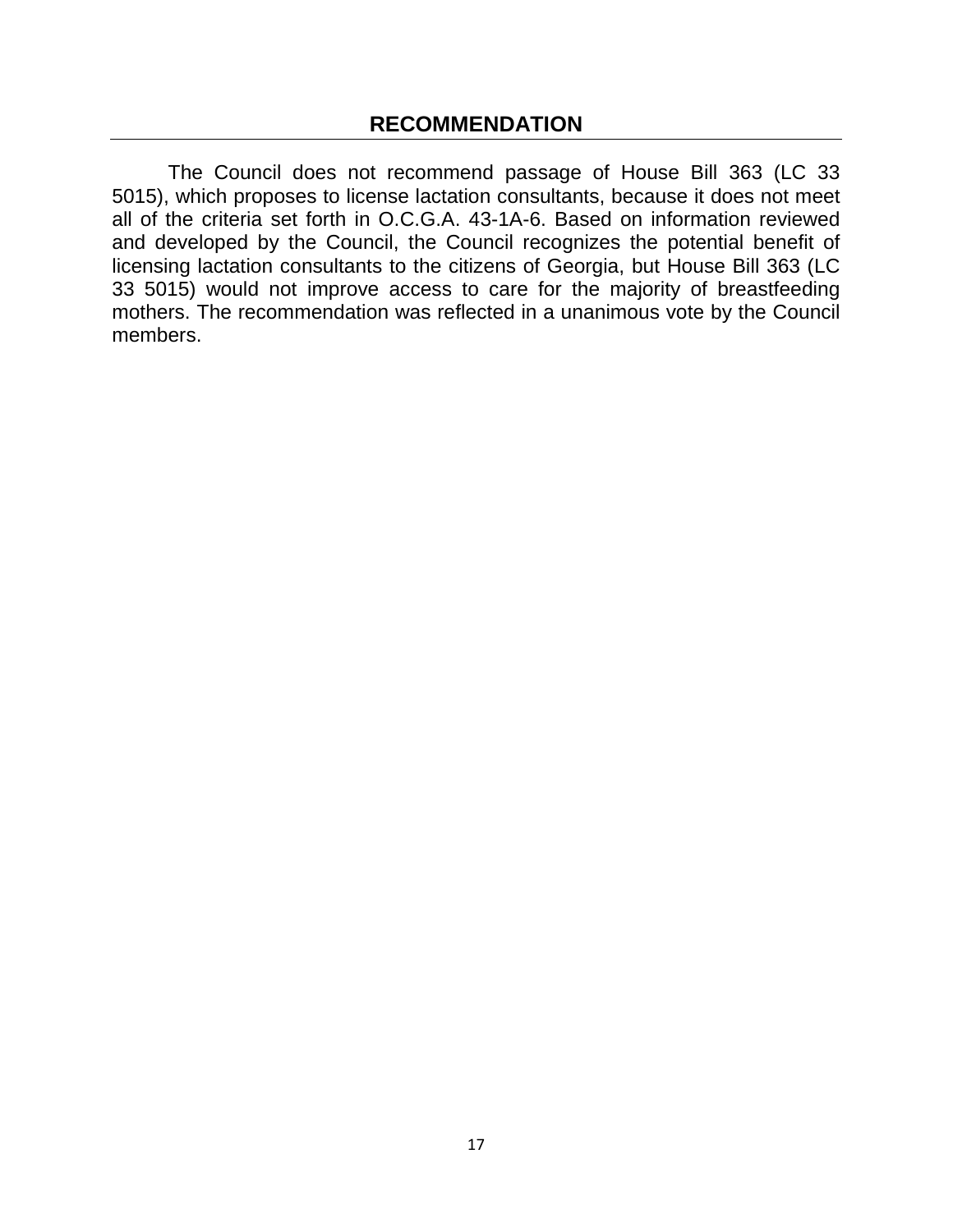# APPENDIX A

| Section   | <b>Key Points</b>                                                                                                                                           |  |  |
|-----------|-------------------------------------------------------------------------------------------------------------------------------------------------------------|--|--|
| 43-22A-1  | This chapter is also known as the 'Georgia Laction Consultant Practice Act'                                                                                 |  |  |
| 43-22A-2  | The General Assembly acknowledges the skill and competency that lactation consultation requires.                                                            |  |  |
|           | The purpose of this legistlation is to protect the health, safety, and welfare of the citizens of Georgia.                                                  |  |  |
| 43-22A-3  | Definitions                                                                                                                                                 |  |  |
|           | Scope of practice of lactation consultants                                                                                                                  |  |  |
| 43-22A-4  | Creation and distinction of Georgia Lactation Consultant Licensing Board members                                                                            |  |  |
| 43-22A-5  | Requirements of board members                                                                                                                               |  |  |
| 43-22A-6  | Board members election of officers                                                                                                                          |  |  |
|           | Power and authority of the Board                                                                                                                            |  |  |
| 43-22A-7  | Granting & enforcing requirements for licensure                                                                                                             |  |  |
|           | Implement disciplinary process                                                                                                                              |  |  |
|           | Establish continuing education requirements                                                                                                                 |  |  |
| 43-22A-8  | Instances of licensure granted without examination                                                                                                          |  |  |
| 43-22A-9  | Required qualifications of applicant                                                                                                                        |  |  |
| 43-22A-10 | The board may require that all applications be made under oath                                                                                              |  |  |
| 43-22A-11 | The board will notify applicant after review of application                                                                                                 |  |  |
|           | Examinations prescribed and approved by two-thirds' vote by the Board to determine competence shall be administered at least once per calendar              |  |  |
| 43-22A-12 | year                                                                                                                                                        |  |  |
|           | A license issued by the Board is the property of the Board and must be surrendered on demand                                                                |  |  |
| 43-22A-13 | Licensee shall display license, and inform Board of address change                                                                                          |  |  |
|           | License shall be renewed biennially                                                                                                                         |  |  |
|           | The board may refuse to grant or renew a license, or impose a fine not to exceed \$500.00 for each violation of a law, rule, or regulation relating to      |  |  |
| 43-22A-14 | the profession                                                                                                                                              |  |  |
|           | On and after 12 months following the effective date of this chapter, no person without a license as a lactation consultant persuant to this chapter         |  |  |
| 43-22A-15 | may use the title 'lactation consultant,' 'lactation specialist,' 'breastfeeding consultant,' or 'breastfeeding specialist', or practice lactation care and |  |  |
|           | services, except for those exempt under 43-22A-17.                                                                                                          |  |  |
| 43-22A-16 | Proceedings under this chapter shall be governed by Chapter 13 of Title 50, the 'Georgia Administrative Procedure Act.'                                     |  |  |
|           | Persons exempt from this chapter:                                                                                                                           |  |  |
|           | Persons licensed to practice dentistry, medicine, osteopathy, chiropractic, nursing, physician assistant, or dietetics from engaging in the                 |  |  |
|           | practice of lactation care, but may not use the title 'lactation consultant,' 'lactation specialist,' 'breastfeeding consultant,' or 'breastfeeding         |  |  |
|           | specialist'.                                                                                                                                                |  |  |
|           | Doulas and prenatal and childbirth educators performing nonclinical education functions, and may not use the title 'lactation consultant,'                  |  |  |
|           | 'lactation specialist,' 'breastfeeding consultant,' or 'breastfeeding specialist'.                                                                          |  |  |
|           |                                                                                                                                                             |  |  |
| 43-22A-17 | Students, interns, or persons preparing for the lactation consultant license under the supervision of a licensed lactation consultant.                      |  |  |
|           | Employees of the United States government performing their duties within the recognized confines of a federal installation                                  |  |  |
|           | Employees of a department, agency, or division of state, county, or local government performing lactation consultant services, including WIC                |  |  |
|           | peer counselors.                                                                                                                                            |  |  |
|           | Volunteers not receiving any form of compensation providing lactation care and services.                                                                    |  |  |
|           | A nonresident IBCLC from practicing lactation care and services in this state for five days without licensure or up to 30 days with licensure               |  |  |
|           | from another state.                                                                                                                                         |  |  |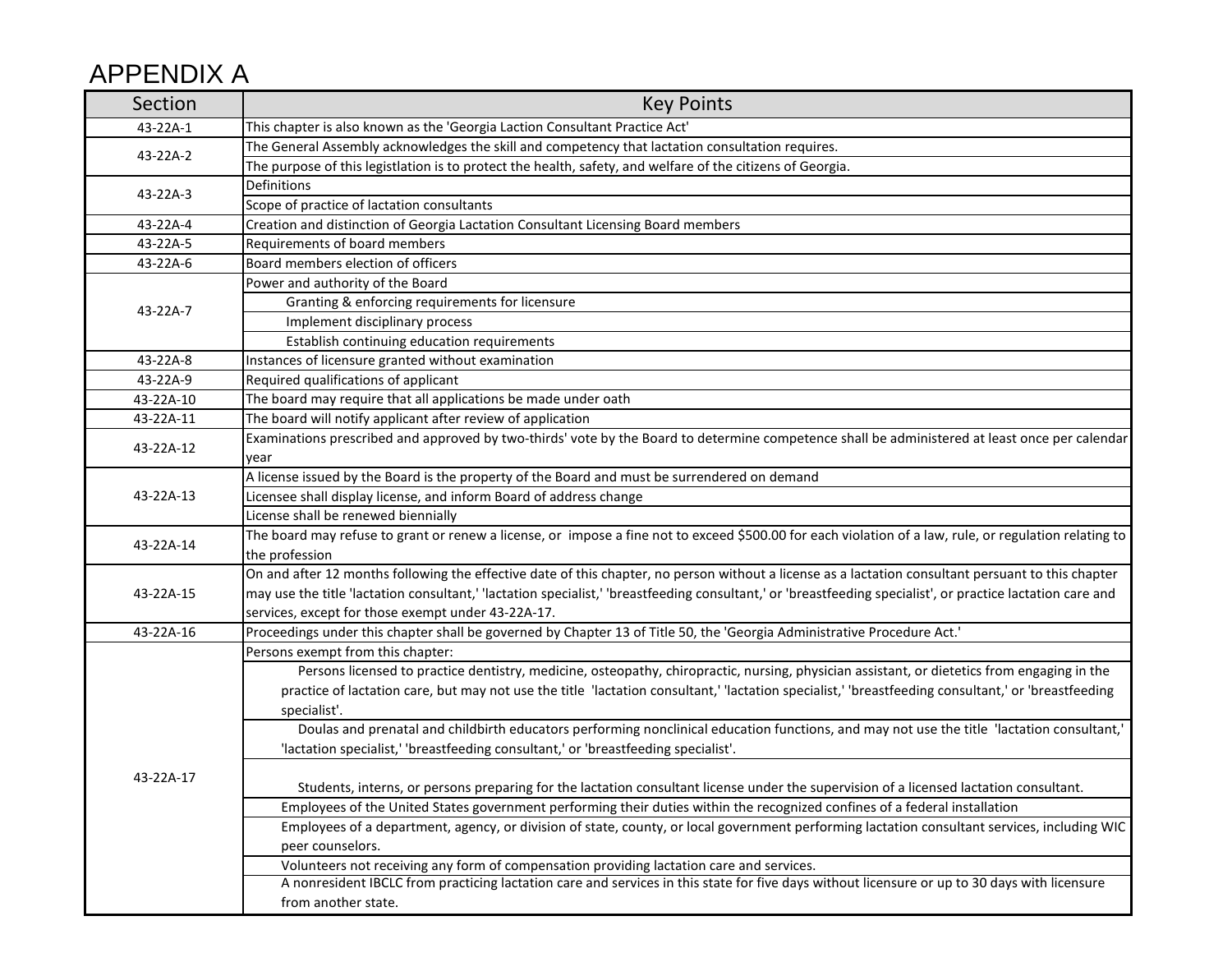APPENDIX B HOUSE BILL 363 (LC 33 5015): GEORGIA LACTATION CONSULTANT PRACTICE ACT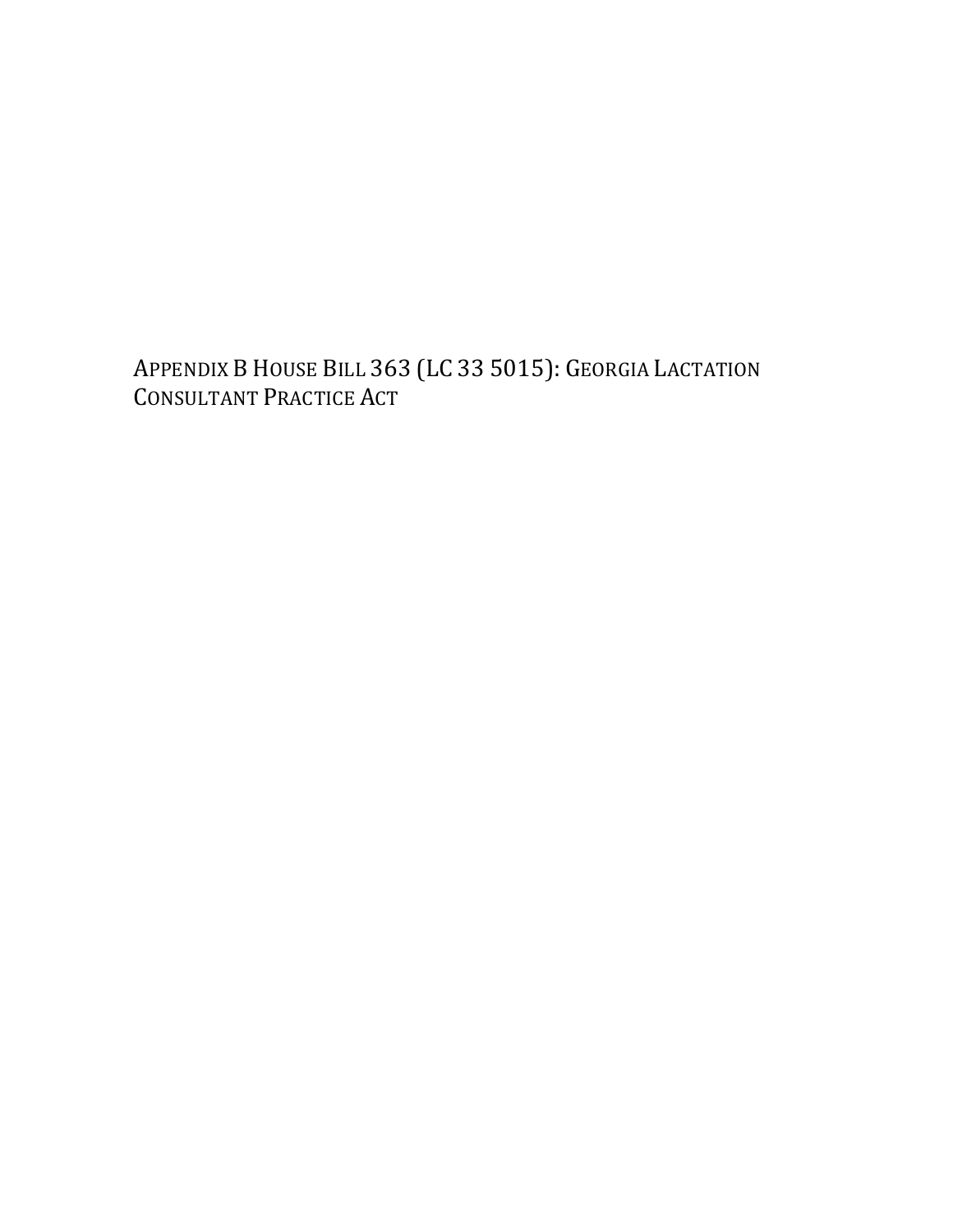## House Bill 363

By: Representatives Cooper of the  $43<sup>rd</sup>$ , Knight of the  $130<sup>th</sup>$ , and Clark of the  $101<sup>st</sup>$ 

## A BILL TO BE ENTITLED AN ACT

| $\mathbf{1}$ | To amend Title 43 of the Official Code of Georgia Annotated, relating to professions and        |
|--------------|-------------------------------------------------------------------------------------------------|
| 2            | businesses, so as to require licensure of lactation consultants; to provide for definitions; to |
| 3            | provide for establishment of the Georgia Lactation Consultant Licensing Board; to provide       |
| 4            | for appointment, powers, and membership; to provide for licensure application and               |
| 5            | qualifications; to provide for license renewal; to provide for disciplinary actions; to provide |
| 6            | for applicability of the Georgia Administrative Procedure Act; to provide for exemptions        |
| 7            | from licensure; to provide for related matters; to repeal conflicting laws; and for other       |
| 8            | purposes.                                                                                       |
|              |                                                                                                 |
| 9            | BE IT ENACTED BY THE GENERAL ASSEMBLY OF GEORGIA:                                               |
|              |                                                                                                 |
| 10           | <b>SECTION 1.</b>                                                                               |
| 11           | Title 43 of the Official Code of Georgia Annotated, relating to professions and businesses,     |
| 12           | is amended by adding a new chapter to read as follows:                                          |
|              |                                                                                                 |
| 13           | "CHAPTER 22A                                                                                    |
|              |                                                                                                 |
| 14           | <u>43-22A-1.</u>                                                                                |
| 15           | This chapter shall be known and may be cited as the 'Georgia Lactation Consultant Practice      |
| 16           | <u>Act.'</u>                                                                                    |
|              |                                                                                                 |
| 17           | $43 - 22A - 2$ .                                                                                |
| 18           | The General Assembly acknowledges that the application of specific knowledge and skill          |
| 19           | relating to breastfeeding is important to the health of mothers and babies, and                 |
| 20           | acknowledges further that the rendering of sound lactation care and services in hospitals,      |
| 21           | physician practices, private homes, and other settings requires trained and competent           |
| 22           | professionals. It is declared, therefore, to be the purpose of this chapter to protect the      |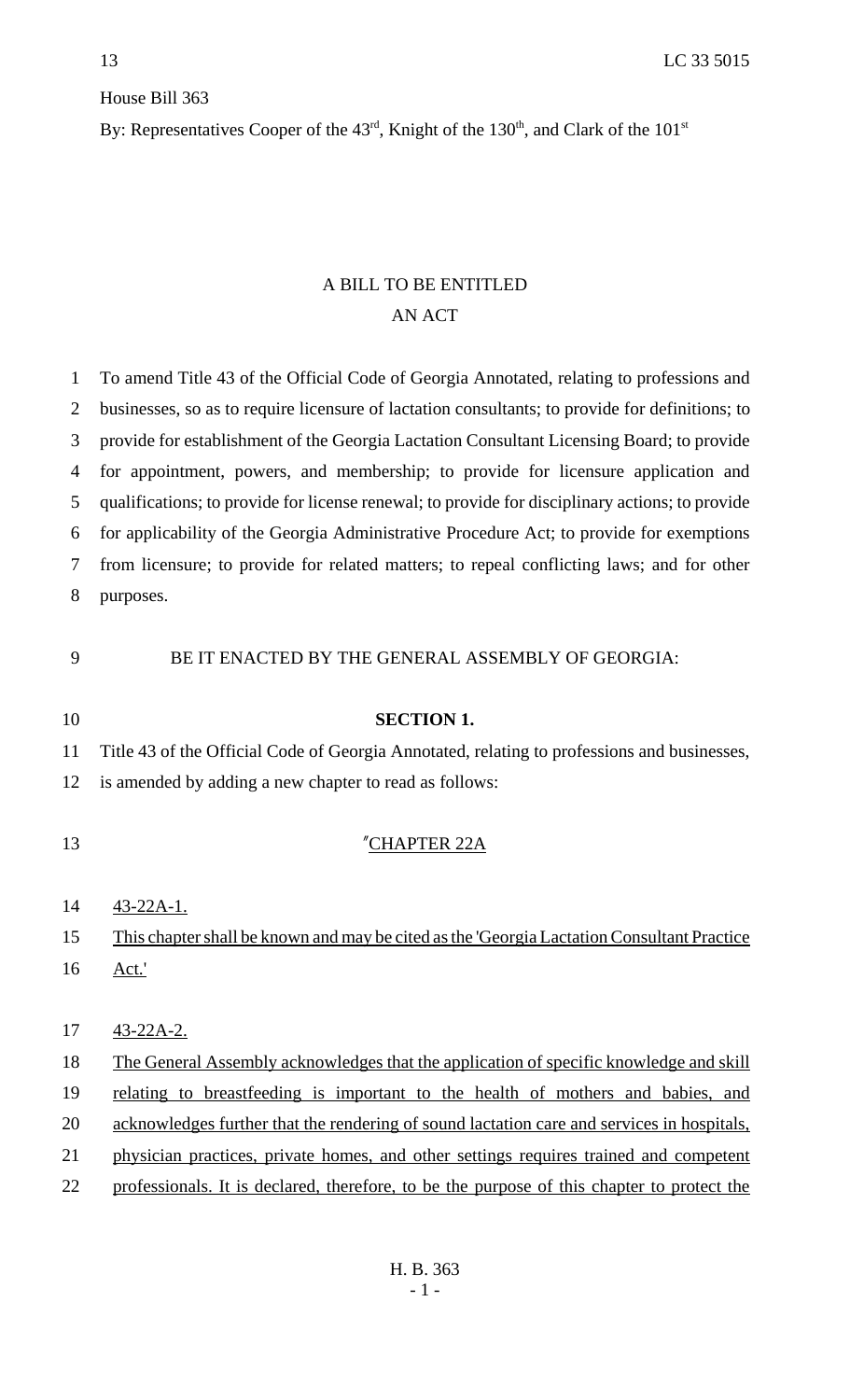13 LC 33 5015

- 23 health, safety, and welfare of the public by providing for the licensure and regulation of the
- 24 activities of persons engaged in lactation care and services.

| 25 | $43 - 22A - 3$ .                                                                             |
|----|----------------------------------------------------------------------------------------------|
| 26 | <u>As used in this chapter, the term:</u>                                                    |
| 27 | (1) 'Applicant' means any person seeking a license under this chapter.                       |
| 28 | 'Board' means the Georgia Lactation Consultant Licensing Board established<br>(2)            |
| 29 | pursuant to this chapter.                                                                    |
| 30 | (3) 'International Board Certified Lactation Consultant (IBCLC)' means an individual         |
| 31 | who holds current certification from the International Board of Lactation Consultant         |
| 32 | Examiners (IBLCE) after demonstrating the appropriate education, knowledge, and              |
| 33 | experience necessary for independent clinical practice.                                      |
| 34 | 'International Board of Lactation Consultant Examiners (IBLCE)' means the<br>(4)             |
| 35 | international organization that certifies IBCLCs and is independently accredited by the      |
| 36 | National Commission of Certifying Agencies.                                                  |
| 37 | (5) Lactation care and services' means the clinical application of scientific principles and |
| 38 | a multidisciplinary body of evidence for the evaluation, problem identification, treatment,  |
| 39 | education, and consultation to provide lactation care and services to childbearing           |
| 40 | families. Lactation care and services includes but is not limited to:                        |
| 41 | (A) Lactation assessment through the systematic collection of subjective and objective       |
| 42 | data;                                                                                        |
| 43 | (B) Analysis of data and creation of a plan of care;                                         |
| 44 | (C) Implementation of a lactation care plan with demonstration and instruction to            |
| 45 | parents and communication to the primary health care provider;                               |
| 46 | (D) Evaluation of outcomes;                                                                  |
| 47 | Provision of lactation education to parents and health care providers; and<br>(E)            |
| 48 | The recommendation and use of assistive devices.                                             |
| 49 | (6) Lactation consultant' means a person duly licensed under this chapter to practice        |
| 50 | lactation care and services.                                                                 |
| 51 | (7) 'Practice' means rendering or offering to render any lactation care and services to any  |
| 52 | individual, family, or group of individuals.                                                 |
| 53 | $43 - 22A - 4$ .                                                                             |
| 54 | (a) There is created the Georgia Lactation Consultant Licensing Board. The board shall       |
| 55 | consist of five members as follows:                                                          |
|    |                                                                                              |

- 56 (1) Four members shall be lactation consultants; and
- 57 (2) One member shall represent the public at large.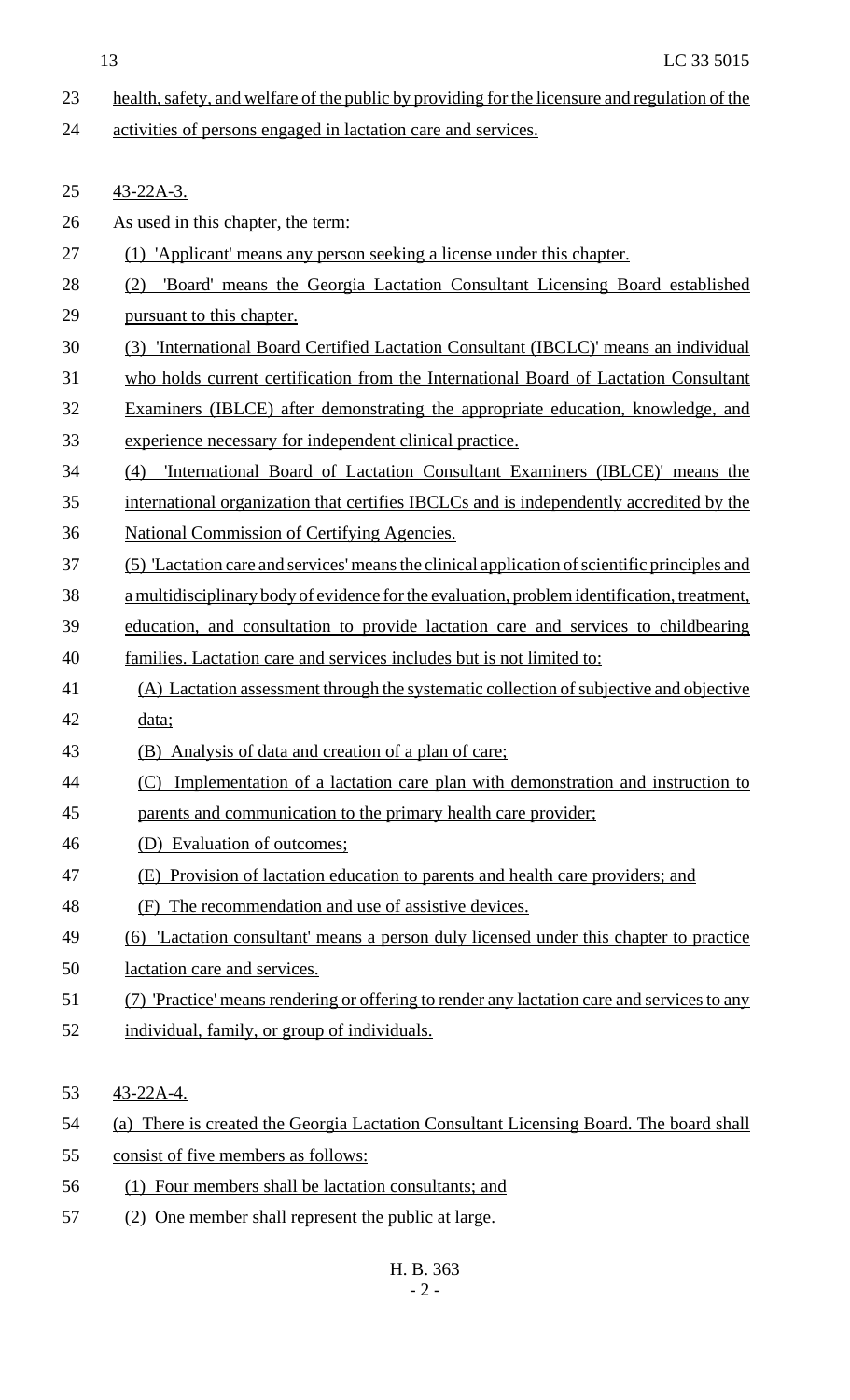- (b) The members shall be appointed by the Governor with confirmation by the Senate.
- 59 Any person appointed to the board when the Senate is not in session may serve on the
- board without Senate confirmation until the Senate acts on that appointment. No member
- 61 shall serve on the board for more than two consecutive terms. Any vacancy shall be filled
- by the Governor subject to confirmation of the Senate.
- (c) All members of the board shall be reimbursed as provided for in subsection (f) of Code
- Section 43-1-2.
- (d) All members of the board shall take the constitutional oath of office.
- 43-22A-5.
- (a) The members of the board referenced in paragraph (1) of subsection (a) of Code
- Section 43-22A-4 shall:
- (1) Be citizens of the United States and residents of this state;
- (2) Have engaged in the practice of lactation care and services for at least one year; and
- (3) Be licensed under this chapter.
- (b) The member of the board referenced in paragraph (2) of subsection (a) of Code Section
- 43-22A-4 shall be a citizen of the United States and resident of this state and shall have no
- connection whatsoever with lactation practice.
- (c) The Governor may remove members of the board, after notice and opportunity for
- hearing, for incompetence, neglect of duty, unprofessional conduct, conviction of any
- 77 felony, failure to meet the qualifications of this chapter, or committing any act prohibited
- 78 by this chapter.
- 43-22A-6.
- The board shall meet annually and shall elect from its members a chairperson, vice
- chairperson, and any other officers as deemed necessary who shall hold office according
- 82 to the rules adopted by the board. In addition to its annual meeting, the board may hold
- 83 additional meetings each year as provided by the rules adopted by the board.
- 43-22A-7.
- (a) The board shall perform such duties and possess and exercise such powers relative to
- 86 the protection of the public health and the control and regulation of lactation consultants
- 87 as this chapter prescribes and confers upon it.
- (b) The board shall have the power and authority to:
- (1) Enforce the provisions of this chapter, and it shall be granted all of the necessary
- duties, powers, and authority to carry out this responsibility;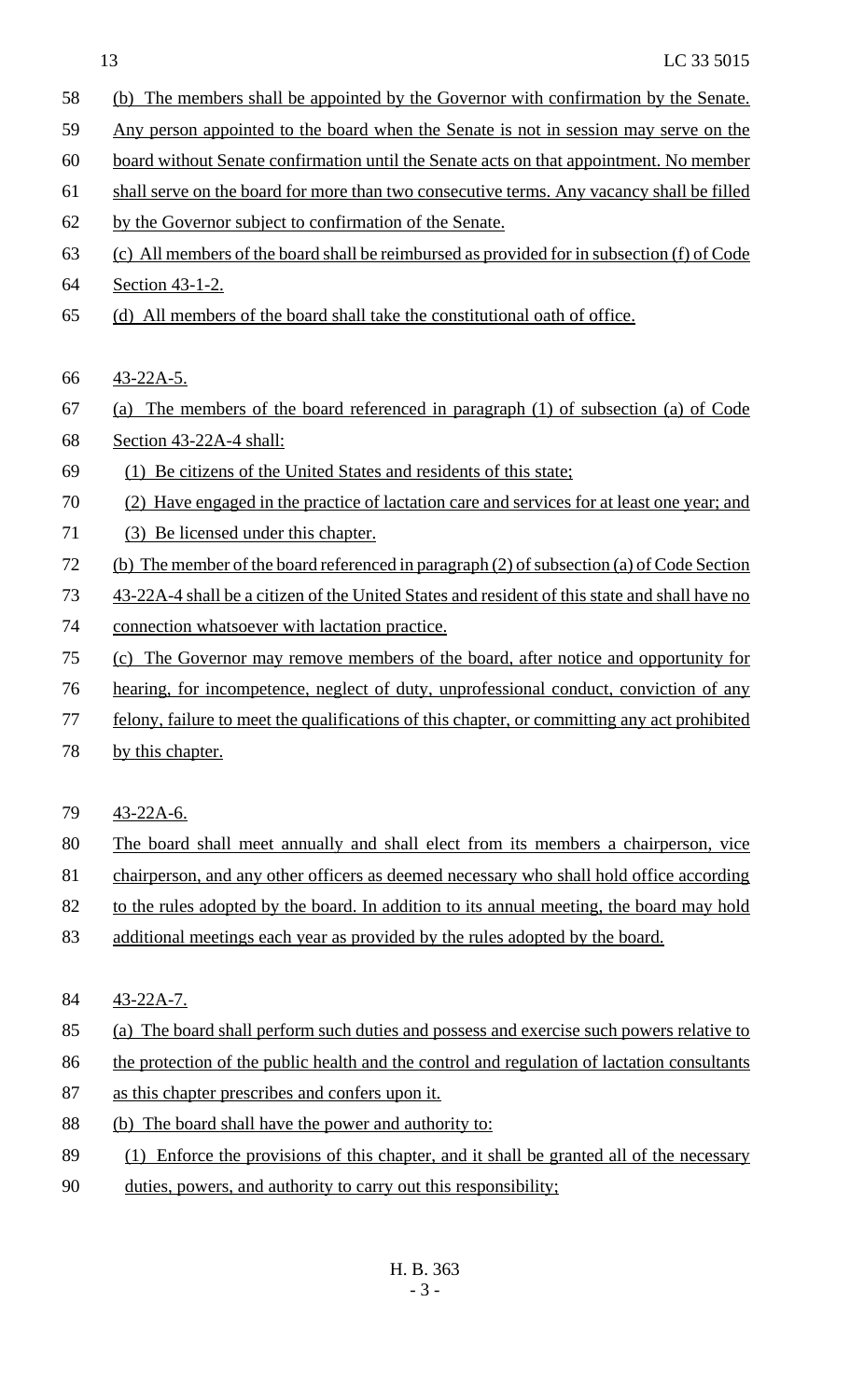13 LC 33 5015

| 91         | (2) Draft, adopt, amend, repeal, and enforce such rules as it deems necessary for the           |  |  |
|------------|-------------------------------------------------------------------------------------------------|--|--|
| 92         | administration and enforcement of this chapter in the protection of public health, safety,      |  |  |
| 93         | and welfare;                                                                                    |  |  |
| 94         | (3) License duly qualified applicants by examination or reinstatement;                          |  |  |
| 95         | (4) Implement the disciplinary process;                                                         |  |  |
| 96         | (5) Enforce qualifications for licensure:                                                       |  |  |
| 97         | <u>(6) Set standards for competency of licensees continuing in or returning to practice;</u>    |  |  |
| 98         | Issue orders when a license is surrendered to the board while a complaint,<br>(7)               |  |  |
| 99         | investigation, or disciplinary action against such license is pending:                          |  |  |
| 100        | (8) Adopt, revise, and enforce rules regarding the advertising by licensees including, but      |  |  |
| 101        | not limited to, rules to prohibit false, misleading, or deceptive practices;                    |  |  |
| 102        | (9) Adopt, publish in print or electronically, and enforce a code of ethics;                    |  |  |
| 103        | (10) Establish examination and licensing fees;                                                  |  |  |
| 104        | (11) Request and receive the assistance of state educational institutions or other state        |  |  |
| 105        | agencies;                                                                                       |  |  |
| 106        | (12) Prepare information of consumer interest describing the regulatory functions of the        |  |  |
| 107        | board and describing the procedures by which consumer complaints are filed with and             |  |  |
| 108        | resolved by the board;                                                                          |  |  |
| 109        | (13) Establish continuing education requirements; and                                           |  |  |
| <b>110</b> | (14) Adopt a seal which shall be affixed only in such manner as prescribed by the board.        |  |  |
| 111        | <u>43-22A-8.</u>                                                                                |  |  |
| 112        | The board may grant, upon application and payment of proper fees, a license without             |  |  |
| 113        | examination to a person who, at the time of application, either:                                |  |  |
| 114        | (1) Holds a valid license as a licensed lactation consultant issued by another state,           |  |  |
| 115        | political territory, or jurisdiction acceptable to the board if, in the board's opinion, the    |  |  |
| 116        | requirements for that license are substantially equal to or greater than the requirements       |  |  |
| 117        | of this chapter; or                                                                             |  |  |
| 118        | (2) Presents evidence satisfactory to the board that the applicant is an IBCLC in good          |  |  |
| 119        | standing with the IBLCE, or its successor organization.                                         |  |  |
| 120        | 43-22A-9.                                                                                       |  |  |
| 121        | Each applicant for a license as a lactation consultant shall be at least 18 years of age, shall |  |  |

122 have submitted a completed application upon a form and in such manner as the board

123 prescribes, accompanied by applicable fees, and shall be in compliance with the following

124 requirements: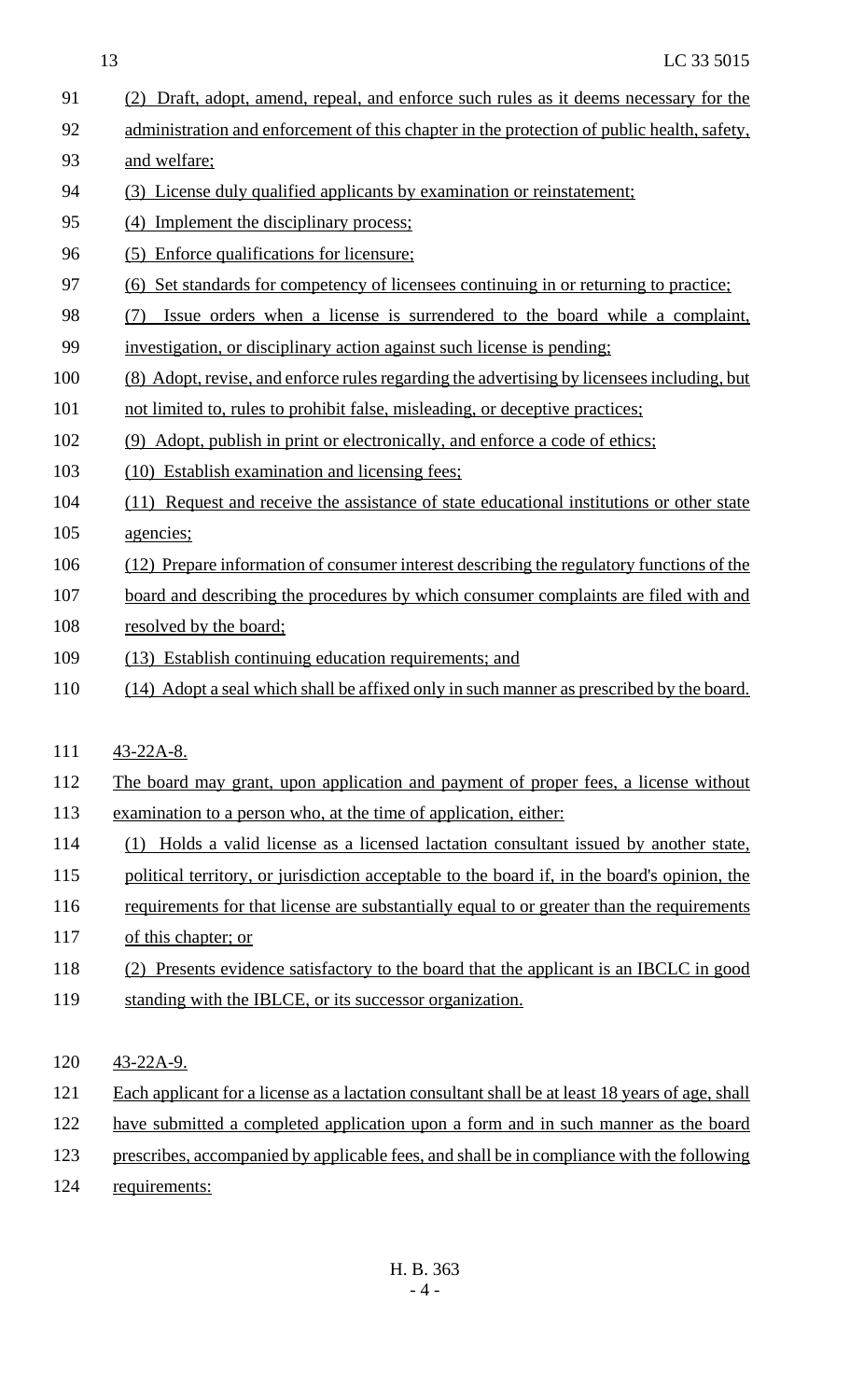| 125 | (1) Meeting the international education and clinical standards established for IBCLCs           |
|-----|-------------------------------------------------------------------------------------------------|
| 126 | by the IBLCE or other national testing service as approved by the board;                        |
| 127 | Providing proof of successful completion of the IBLCE examination or other<br>(2)               |
| 128 | examination as approved by the board;                                                           |
| 129 | (3) Having satisfactory results from a fingerprint record check report conducted by the         |
| 130 | Georgia Crime Information Center and the Federal Bureau of Investigation, as                    |
| 131 | determined by the board. Application for a license under this Code section shall constitute     |
| 132 | express consent and authorization for the board to perform a criminal background check.         |
| 133 | Each applicant who submits an application to the board for licensure by examination             |
| 134 | agrees to provide the board with any and all information necessary to run a criminal            |
| 135 | background check, including, but not limited to, classifiable sets of fingerprints. The         |
| 136 | applicant shall be responsible for all fees associated with the performance of such             |
| 137 | background check; and                                                                           |
| 138 | (4) Completion of such other requirements as may be prescribed by the board.                    |
|     |                                                                                                 |
| 139 | $43 - 22A - 10$ .                                                                               |
| 140 | The board may require that all applications be made under oath.                                 |
|     |                                                                                                 |
| 141 | $43 - 22A - 11$ .                                                                               |
| 142 | After evaluation of an application and other evidence submitted, the board shall notify each    |
| 143 | applicant that the application and evidence submitted are satisfactory and accepted or          |
| 144 | unsatisfactory and rejected. If rejected, the notice shall state the reasons for the rejection. |
|     |                                                                                                 |
| 145 | $43 - 22A - 12$ .                                                                               |
| 146 | Examinations to determine competence shall be administered to qualified applicants at least     |
| 147 | once each calendar year. The examinations may be administered by a national testing             |
| 148 | service. The board shall prescribe or develop the examinations which may include an             |
| 149 | examination given by the International Board of Lactation Consultant Examiners or any           |
| 150 | other examination approved by two-thirds' vote of the board.                                    |
|     |                                                                                                 |
| 151 | <u>43-22A-13.</u>                                                                               |
| 152 | (a) A license issued by the board is the property of the board and must be surrendered on       |
| 153 | demand.                                                                                         |
| 154 | (b) The licensee shall display the license certificate in an appropriate and public manner.     |
| 155 | cliences shall inform the hound of our change of address                                        |

155 (c) The licensee shall inform the board of any change of address.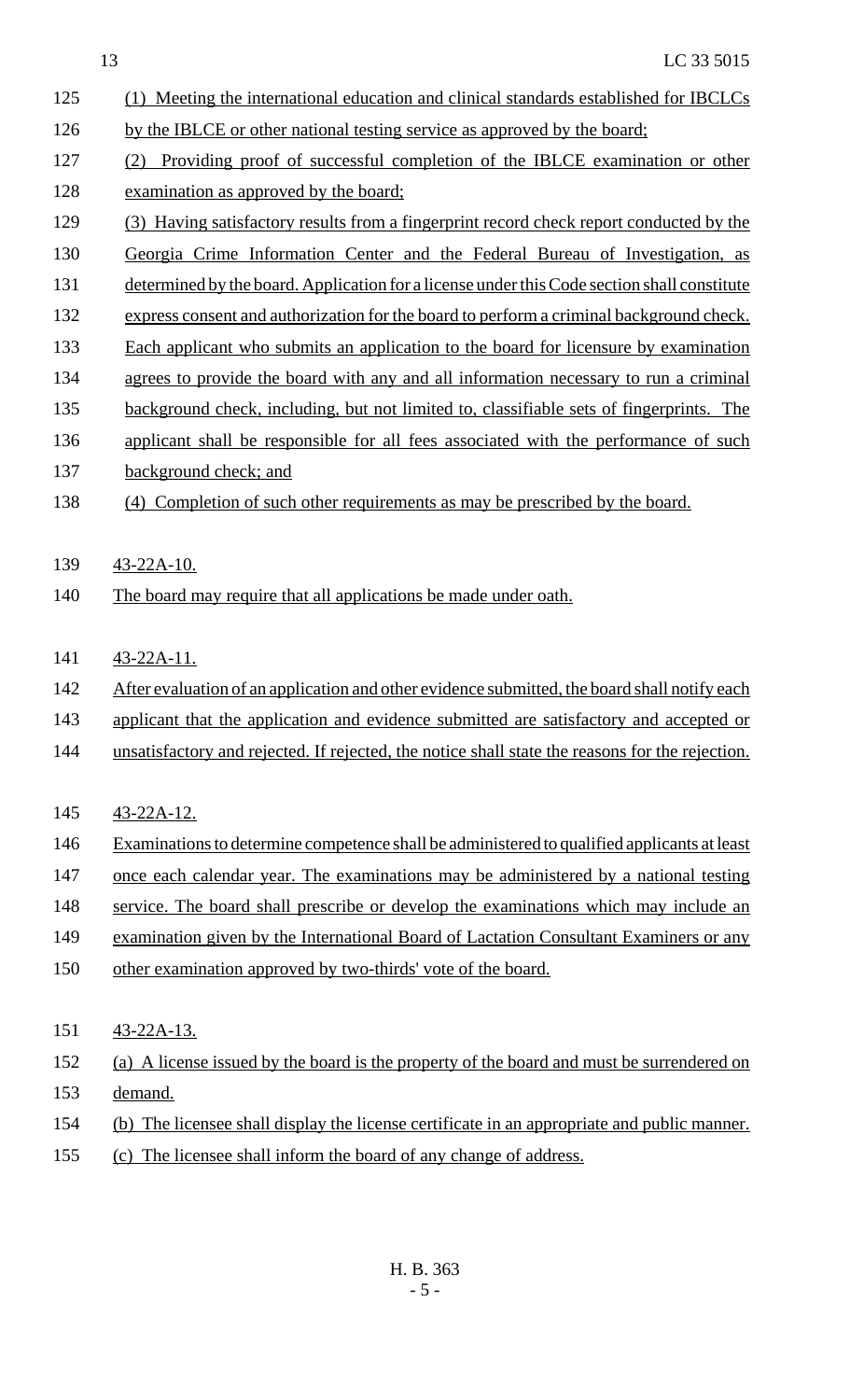- 156 (d) The license shall be renewed biennially if the licensee is not in violation of this chapter
- 157 at the time of application for renewal and if the applicant fulfills current requirements of
- 158 continuing education as established by the board.
- 159 (e) Each person licensed under this chapter is responsible for renewing his or her license 160 before the expiration date.
- 161 (f) Under procedures and conditions established by the board, a licensee may request that
- 162 his or her license be declared inactive. The licensee may apply for active status at any time
- 163 and upon meeting the conditions set by the board shall be declared active.

164 43-22A-14.

- 165 The board may refuse to grant or renew a license to an applicant; administer a public or 166 private reprimand, but a private reprimand shall not be disclosed to any person except the 167 licensee; suspend any licensee for a definite period or for an indefinite period in connection 168 with any condition which may be attached to the restoration of such license; limit or restrict 169 any licensee as the board deems necessary for the protection of the public; revoke any 170 license; condition the penalty upon, or withhold formal disposition pending, the applicant's 171 or licensee's submission to such care, counseling, or treatment as the board may direct; or 172 impose a fine not to exceed \$500.00 for each violation of a law, rule, or regulation relating 173 to the profession regulated by this chapter upon a finding by a majority of the entire board 174 that the licensee or applicant has: 175 (1) Failed to demonstrate the qualifications or standards for a license contained in this 176 Code section or under the laws, rules, or regulations under which licensure is sought or 177 held; it shall be incumbent upon the applicant to demonstrate to the satisfaction of the 178 board that such applicant meets all the requirements for the issuance of a license, and, if 179 the board is not satisfied as to the applicant's qualifications, it may deny a license without 180 a prior hearing; provided, however, that the applicant shall be allowed to appear before 181 the board if he or she so desires; 182 (2) Knowingly made misleading, deceptive, untrue, or fraudulent representations in the
- 183 practice of a business or profession licensed under this title or on any document 184 connected therewith; practiced fraud or deceit or intentionally made a false statement in
- 185 obtaining a license to practice the licensed business or profession; or made a false 186 statement or deceptive registration with the board;
- 187 (3) Been convicted of any felony or of any crime involving moral turpitude in the courts 188 of this state or any other state, territory, or country or in the courts of the United States; 189 as used in this paragraph and paragraph (4) of this Code section, the term 'felony' shall 190 include any offense which, if committed in this state, would be deemed a felony, without 191 regard to its designation elsewhere; and, as used in this paragraph, the term 'conviction'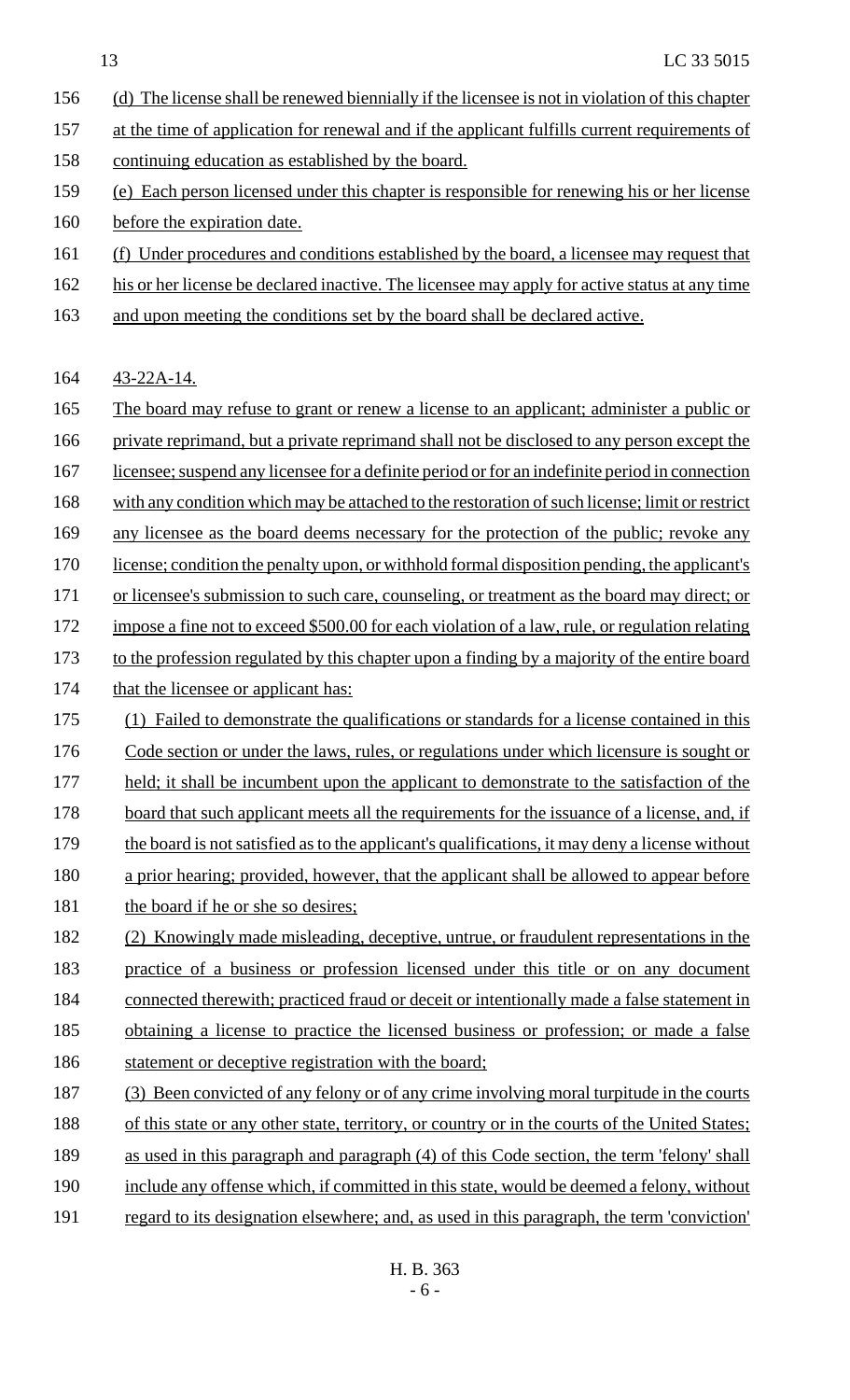| 192 | shall include a finding or verdict of guilty or a plea of guilty, regardless of whether an      |
|-----|-------------------------------------------------------------------------------------------------|
| 193 | appeal of the conviction has been sought;                                                       |
| 194 | (4) Been arrested, charged, and sentenced for the commission of any felony, or any crime        |
| 195 | involving moral turpitude, where:                                                               |
| 196 | (A) A plea of nolo contendere was entered to the charge;                                        |
| 197 | (B) First offender treatment without adjudication of guilt pursuant to the charge was           |
| 198 | granted; or                                                                                     |
| 199 | (C) An adjudication or sentence was otherwise withheld or not entered on the charge.            |
| 200 | The plea of nolo contendere or the order entered pursuant to the provisions of Article 3        |
| 201 | of Chapter 8 of Title 42, relating to probation of first offenders, or other first offender     |
| 202 | treatment shall be conclusive evidence of arrest and sentencing for such crime;                 |
| 203 | (5) Had his or her license to practice a business or profession licensed under this title       |
| 204 | revoked, suspended, or annulled by any lawful licensing authority other than the board;         |
| 205 | had other disciplinary action taken against him or her by any such lawful licensing             |
| 206 | authority other than the board; was denied a license by any such lawful licensing               |
| 207 | authority other than the board, pursuant to disciplinary proceedings; or was refused the        |
| 208 | renewal of a license by any such lawful licensing authority other than the board, pursuant      |
| 209 | to disciplinary proceedings;                                                                    |
| 210 | (6) Engaged in any unprofessional, immoral, unethical, deceptive, or deleterious conduct        |
| 211 | or practice harmful to the public that materially affects the fitness of the licensee or        |
| 212 | applicant to practice a business or profession licensed under this title, or is of a nature     |
| 213 | likely to jeopardize the interest of the public; such conduct or practice need not have         |
| 214 | resulted in actual injury to any person or be directly related to the practice of the licensed  |
| 215 | business or profession but shows that the licensee or applicant has committed any act or        |
| 216 | <u>omission which is indicative of bad moral character or untrustworthiness. Unprofessional</u> |
| 217 | conduct shall also include any departure from, or the failure to conform to, the minimal        |
| 218 | standards of acceptable and prevailing practice of the business or profession licensed          |
| 219 | under this title;                                                                               |
| 220 | (7) Knowingly performed any act which in any way aids, assists, procures, advises, or           |
| 221 | encourages any unlicensed person or any licensee whose license has been suspended or            |
| 222 | revoked by a professional licensing board to practice a business or profession licensed         |
| 223 | under this title or to practice outside the scope of any disciplinary limitation placed upon    |
| 224 | the licensee by the board;                                                                      |
| 225 | (8) Violated a statute, law, or any rule or regulation of this state, any other state, the      |
| 226 | professional licensing board regulating the business or profession licensed under this title,   |
| 227 | the United States, or any other lawful authority, without regard to whether the violation       |
| 228 | is criminally punishable, when such statute, law, or rule or regulation relates to or in part   |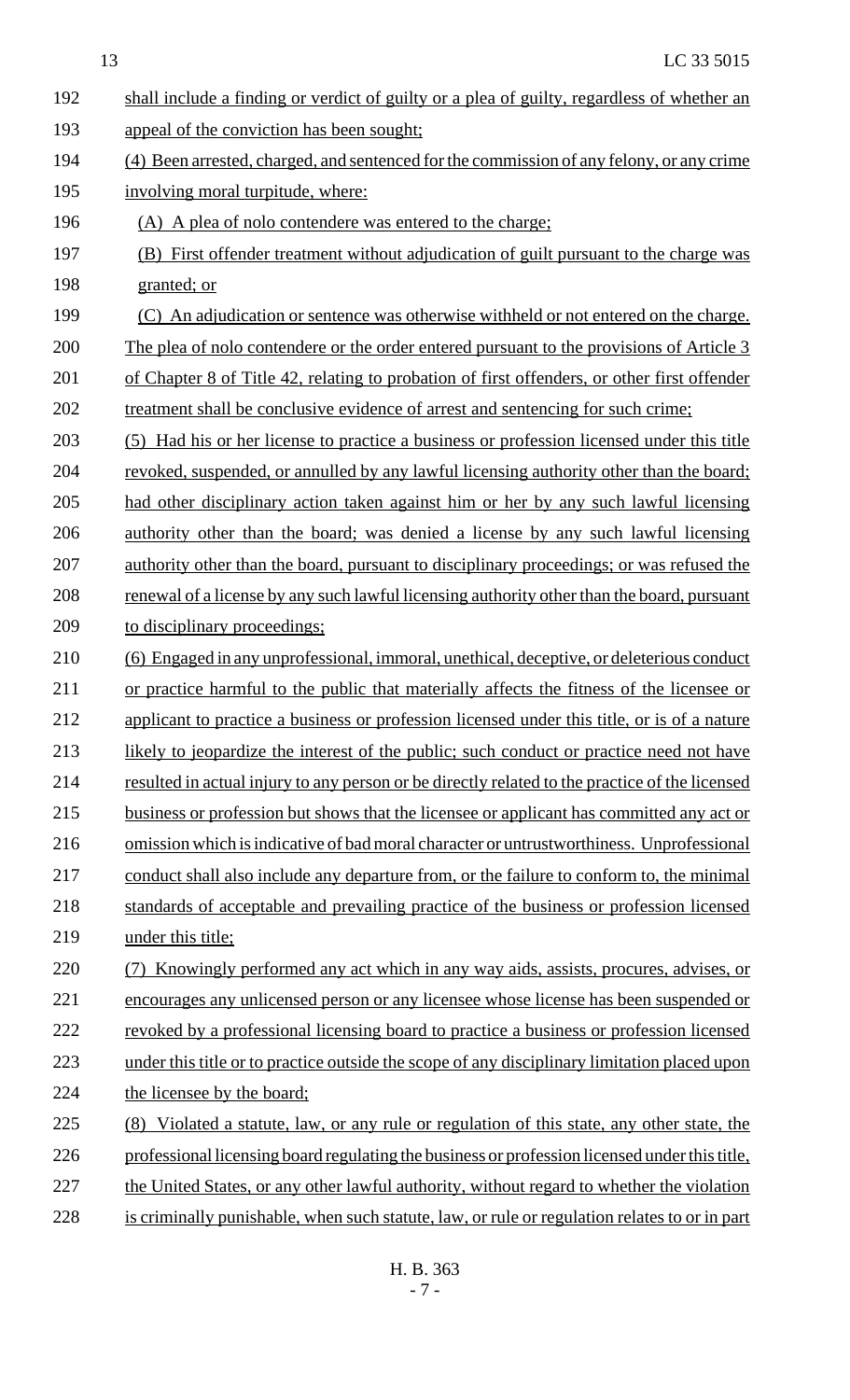- 229 regulates the practice of a business or profession licensed under this title and when the 230 licensee or applicant knows or should know that such action violates such statute, law, 231 or rule or regulation; or violated a lawful order of the board previously entered by the 232 board in a disciplinary hearing, consent decree, or license reinstatement; 233 (9) Been adjudged mentally incompetent by a court of competent jurisdiction within or 234 outside of this state; any such adjudication shall automatically suspend the license of any 235 such person and shall prevent the reissuance or renewal of any license so suspended for 236 so long as the adjudication of incompetence is in effect; or
- 237 (10) Displayed an inability to practice a business or profession licensed under this title
- 238 with reasonable skill and safety to the public or has become unable to practice the
- 239 licensed business or profession with reasonable skill and safety to the public by reason
- 240 of illness or the use of alcohol, drugs, narcotics, chemicals, or any other type of material.
- 241 43-22A-15.
- 242 (a) On and after 12 months following the effective date of this chapter, no person without
- 243 a license as a lactation consultant issued pursuant to this chapter shall use the title 'lactation
- 244 consultant,' 'lactation specialist,' 'breastfeeding consultant,' or 'breastfeeding specialist' or
- 245 practice lactation care and services, provided that this chapter shall not prohibit any
- 246 practice of lactation care and services that is exempt pursuant to the provisions set forth in
- 247 Code Section 43-22A-17.
- 248 (b) Any person violating the provisions of subsection (a) of this Code section shall be
- 249 guilty of a misdemeanor.
- 250 43-22A-16.
- 251 Proceedings under this chapter shall be governed by Chapter 13 of Title 50, the 'Georgia 252 Administrative Procedure Act.'
- 253 43-22A-17.
- 254 Nothing in this chapter shall be construed to affect or prevent:
- 255 (1) Persons licensed to practice the professions of dentistry, medicine, osteopathy,
- 256 chiropractic, nursing, physician assistant, or dietetics from engaging in the practice of
- 257 lactation care and services when incidental to the practice of their profession, except such
- 258 persons shall not use the title 'lactation consultant,' 'lactation specialist,' 'breastfeeding
- 259 consultant,' or 'breastfeeding specialist';
- 260 (2) Doulas and prenatal and childbirth educators from performing nonclinical education
- 261 functions consistent with the accepted standards of their respective occupations, except
- 262 such persons shall not use the title 'lactation consultant,' 'lactation specialist,'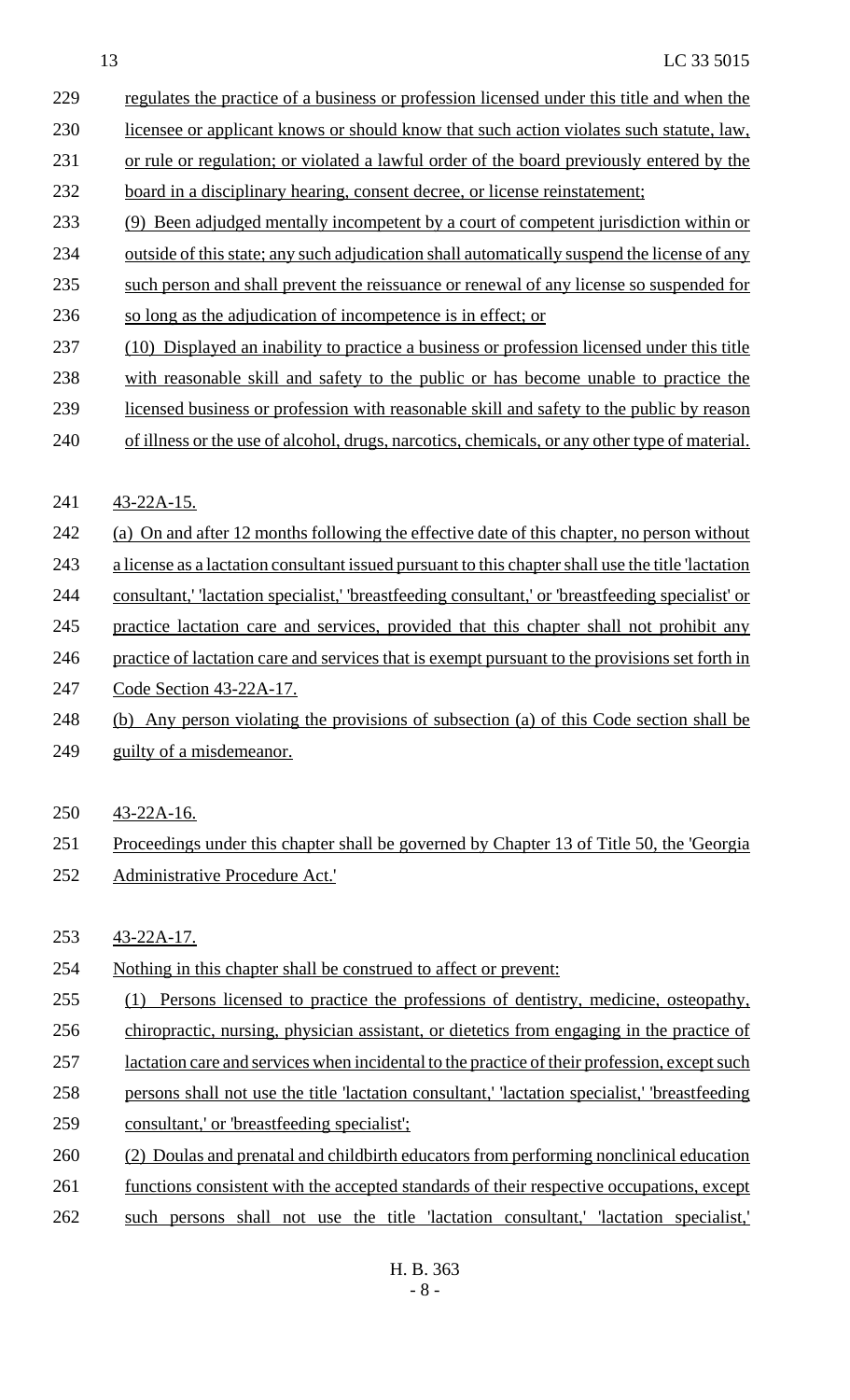- 263 breastfeeding consultant,' or 'breastfeeding specialist,' or designate themselves by any 264 other term or title which implies that such person has the clinical skills and abilities associated with licensure as a lactation consultant; (3) The practice of lactation care and services by students, interns, or persons preparing 267 for the practice of lactation care and services under the qualified supervision of a licensed lactation consultant or any licensed professional listed in paragraph (1) of this Code section; (4) Employees of the United States government or any bureau, division, or agency 271 thereof while in the discharge of the employee's official duties so long as such employees are performing their duties within the recognized confines of a federal installation regardless of whether jurisdiction is solely federal or concurrent; (5) Employees of a department, agency, or division of state, county, or local government from engaging in the practice of lactation care and services within the discharge of official duties, including, but not limited to, peer counselors working within the Special Supplemental Nutrition Program for Women, Infants, and Children; (6) Individual volunteers providing lactation care and services provided: (A) Such persons shall not use the title 'lactation consultant,' 'lactation specialist,' 'breastfeeding consultant,' or 'breastfeeding specialist,' or state that they are licensed to practice lactation care or designate themselves by any other term or title which implies 282 that such persons have the clinical skills and abilities associated with licensure; 283 (B) Their volunteer service is performed without fee or other form of compensation, monetary or otherwise, from the individuals or groups served; and (C) The individual volunteer receives no form of compensation, monetary or 286 otherwise, except for administrative expenses such as mileage; and 287 (7) A nonresident IBCLC from practicing lactation care and services in this state for five days without licensure or up to 30 days with licensure from another state if the 289 requirements for licensure in such other state are substantially equal to the requirements contained in this chapter."
- 

## **SECTION 2.**

All laws and parts of laws in conflict with this Act are repealed.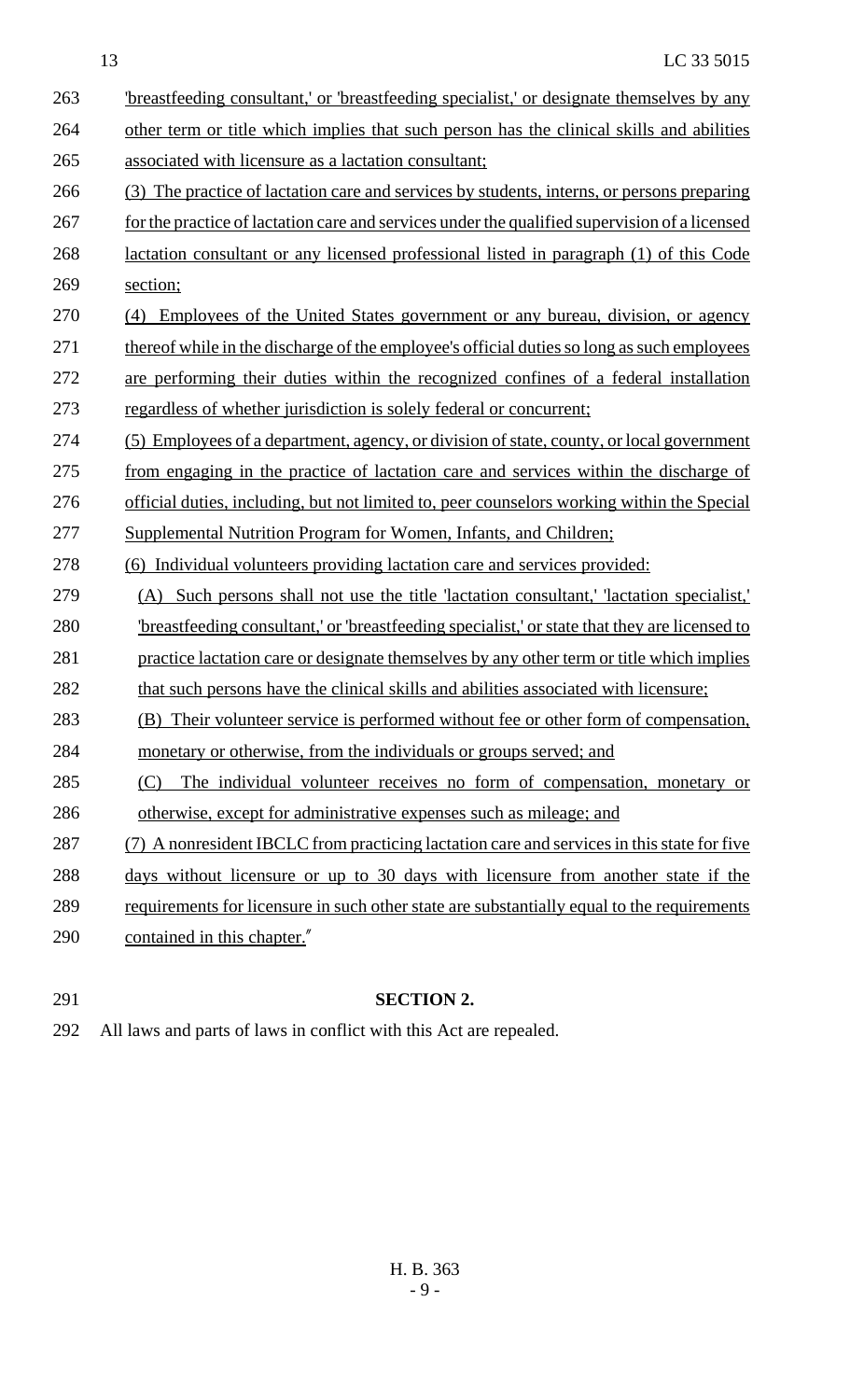# APPENDIX C

| <b>TITLE</b>                   | <b>TRAINING TIME</b> | <b>SKILLS</b>                                                                                                                  |
|--------------------------------|----------------------|--------------------------------------------------------------------------------------------------------------------------------|
| <b>International Board</b>     | Several years        | 90 hours lactation specific education,<br>$\bullet$                                                                            |
| <b>Certified Lactation</b>     |                      | 8 college level health science courses,<br>$\bullet$                                                                           |
| Consultant                     |                      | 6 health related continuing education courses,<br>$\bullet$                                                                    |
|                                |                      | 500-1000 clinical practice hours<br>$\bullet$                                                                                  |
|                                |                      | Pass a criterion-reference exam                                                                                                |
|                                |                      | The International Board Certified Lactation Consultant                                                                         |
|                                |                      | possesses the necessary skills, knowledge, and clinical                                                                        |
|                                |                      | training to provide quality breastfeeding assistance to                                                                        |
|                                |                      | babies and mothers. IBCLCs specialize in the clinical                                                                          |
|                                |                      | management of breastfeeding which includes: preventive                                                                         |
|                                |                      | health care, patient education, nutrition counseling, and                                                                      |
|                                |                      | therapeutic treatment.                                                                                                         |
| <b>Lactation Specialist</b>    | 20 hours             | Designed for aspiring lactation consultants or nurses,                                                                         |
| <b>Breastfeeding</b>           |                      | physicians, midwives, dieticians, breastfeeding assistants or                                                                  |
| Specialist                     |                      | others desirous of improving their knowledge base and skills                                                                   |
|                                |                      | in working with the breastfeeding dyad. This program is a                                                                      |
|                                |                      | stepping stone to the IBCLC credential. <sup>1</sup>                                                                           |
| Community                      | 20 hours             | A course for community workers in maternal child health;                                                                       |
| <b>Breastfeeding Educator</b>  |                      | curriculum focuses on providing services to pregnant women                                                                     |
|                                |                      | to encourage the initiation and continuation of breastfeeding. <sup>1</sup>                                                    |
| <b>Certified Lactation</b>     | 45 hours             | Breastfeeding management course. Prepares participants for                                                                     |
| Counselor                      |                      | professional work helping mothers and babies: this program                                                                     |
|                                |                      | teaches participants how to gain insight into clients'<br>problems, with a strong focus on counseling skills. <sup>1</sup> The |
|                                |                      | course concludes with a test                                                                                                   |
| Early Lactation Care           | 10 nursing CEU's     | Basic knowledge, practical tips, assessment skills, helpful                                                                    |
| Specialist / Doula             |                      | techniques essential for lactation support.                                                                                    |
| <b>Breastfeeding Training</b>  |                      |                                                                                                                                |
| <b>Baby Friendly</b>           | 20 hours             | Used by hospitals to strengthen the knowledge and skills of                                                                    |
| Curriculum                     |                      | their staff towards successful implementation of the Ten                                                                       |
|                                |                      | Steps to Successful Breastfeeding                                                                                              |
| <b>WIC Peer Counselor</b>      | $16-26$ hours,       | Must have successfully breastfed their infant. This course                                                                     |
|                                | Varies by state      | teaches the participant how to provide encouragement,                                                                          |
|                                |                      | information, and support to other WIC                                                                                          |
|                                |                      | mothers. <sup>1</sup>                                                                                                          |
| <b>Lactation Educator</b>      | 45 hours             | A course for front line staff such as postpartum nurses, labor                                                                 |
| Counselor                      |                      | and delivery nurses, or WIC personnel to obtain consistent,                                                                    |
|                                |                      | appropriate information for basic patient education.                                                                           |
| <b>Lamaze Breastfeeding</b>    | 15 hours             | Designed to strengthen the participants' ability to provide                                                                    |
| <b>Support Specialist</b>      |                      | breastfeeding mothers with support, build confidence, assist                                                                   |
|                                |                      | with problem solving, and enhance skills. <sup>3</sup>                                                                         |
| <b>Certified Breastfeeding</b> | $10-14$ months,      | A self-evaluation program, the candidate writes one reflective                                                                 |
| Counselor                      | Provide 30 hours of  | practice paper and does case studies, reads and reviews 5                                                                      |
|                                |                      | books, submits one survey on breastfeeding support available                                                                   |
|                                |                      |                                                                                                                                |

 $1$  Lactation Education Consultants. Retrieved from the World Wide Web January 4, [2](http://www.lactationeducationconsultants.com/course_clsc.html)012

[http://www.lactationeducationconsultants.com/course\\_clsc.html](http://www.lactationeducationconsultants.com/course_clsc.html)

<sup>&</sup>lt;sup>2</sup> Lactation Education at UC San Diego. Retrieved from the World Wide Web January 4, 2012 [http://breastfeeding](http://breastfeeding-education.com/bfhils/)[education.com/bfhils/](http://breastfeeding-education.com/bfhils/)

 $3$  Lamaze International. Retrieved from the World Wide Web January 4, 2012

<http://www.lamaze.org/Events/SpecialtyWorkshops/BreastfeedingWorkshops/tabid/492/Default.aspx>